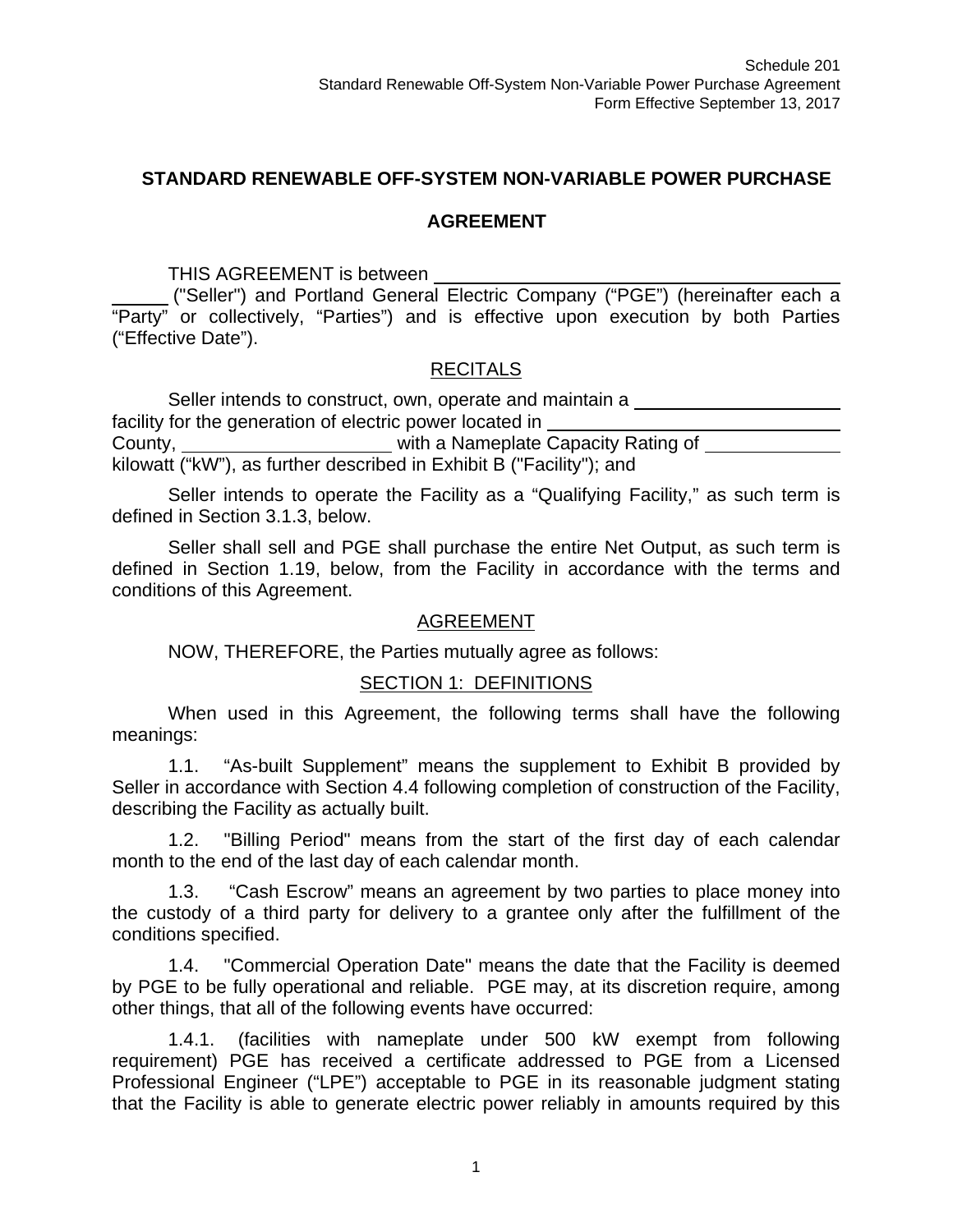Agreement and in accordance with all other terms and conditions of this Agreement (certifications required under this Section 1.4 can be provided by one or more LPEs);

1.4.2. Start-Up Testing of the Facility has been completed in accordance with Section 1.29;

1.4.3. (facilities with nameplate under 500 kW exempt from following requirement) After PGE has received notice of completion of Start-Up Testing, PGE has received a certificate addressed to PGE from an LPE stating that the Facility has operated for testing purposes under this Agreement uninterrupted for a Test Period at a rate in kW of at least 75 percent of average annual Net Output divided by 8,760 based upon any sixty (60) minute period for the entire testing period. The Facility must provide ten (10) working days written notice to PGE prior to the start of the initial testing period. If the operation of the Facility is interrupted during this initial testing period or any subsequent testing period, the Facility shall promptly start a new Test Period and provide PGE forty-eight (48) hours written notice prior to the start of such testing period;

1.4.4. (facilities with nameplate under 500 kW exempt from following requirement) PGE has received a certificate addressed to PGE from an LPE stating that all required interconnection facilities have been constructed and all required interconnection tests have been completed;

1.4.5. (facilities with nameplate under 500 kW exempt from following requirement) PGE has received a certificate addressed to PGE from an LPE stating that Seller has obtained all Required Facility Documents and, if requested by PGE in writing, has provided copies of any or all such requested Required Facility Documents;

1.4.6. PGE has received a copy of the executed Generation Interconnection and Transmission Agreements.

1.5. "Contract Price" means the applicable price, including on-peak and offpeak prices, as specified in the Schedule.

1.6. "Contract Year" means each twelve (12) month period commencing upon the Commercial Operation Date or its anniversary during the Term, except the final contract year will be the period from the last anniversary of the Commercial Operation Date during the Term until the end of the Term.

1.7. "Effective Date" has the meaning set forth in Section 2.1.

1.8. "Environmental Attributes" shall mean any and all claims, credits, benefits, emissions reductions, offsets, and allowances, howsoever entitled, resulting from the avoidance of the emission of any gas, chemical or other substance to the air, soil or water. Environmental Attributes include but are not limited to: (1) any avoided emissions of pollutants to the air, soil or water such as (subject to the foregoing) sulfur oxides (SOx), nitrogen oxides (NOx), carbon monoxide (CO), and other pollutants; and (2) any avoided emissions of carbon dioxide (CO2), methane (CH4), and other greenhouse gasses (GHGs) that have been determined by the United Nations Intergovernmental Panel on Climate Change to contribute to the actual or potential threat of altering the Earth's climate by trapping heat in the atmosphere.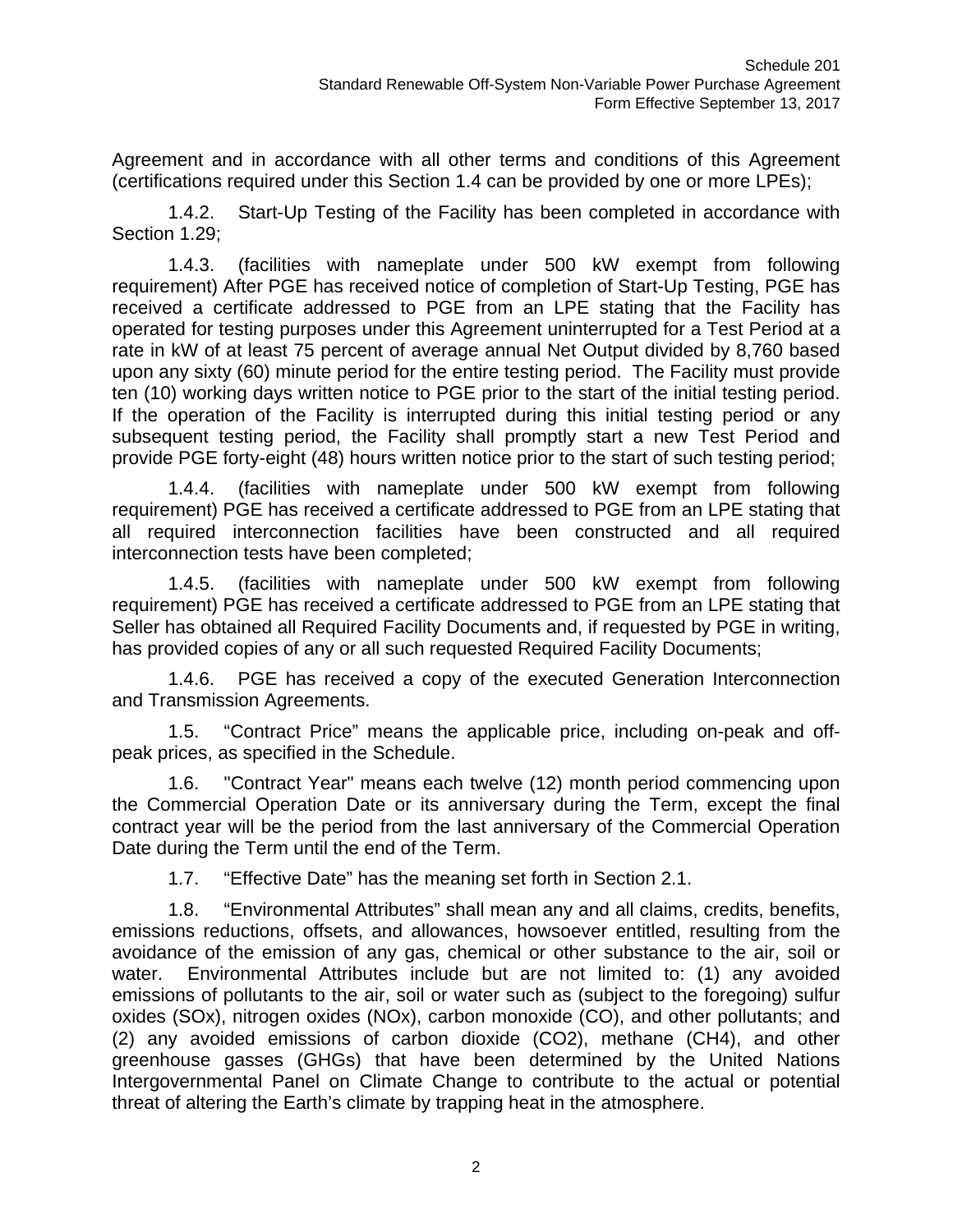## 1.9. "Facility" has the meaning set forth in the Recitals.

1.10. "Forward Replacement Price" means the price at which PGE, acting in a commercially reasonable manner, purchases for delivery at the Point of Delivery a replacement for any Net Output that Seller is required to deliver under this Agreement plus (i) costs reasonably incurred by PGE in purchasing such replacement Net Output, and (ii) additional transmission charges, if any, reasonably incurred by PGE in causing replacement energy to be delivered to the Point of Delivery. If PGE elects not to make such a purchase, costs of purchasing replacement Net Output shall be Mid-C Index Price for such energy not delivered, plus any additional cost or expense incurred as a result of Seller's failure to deliver, as determined by PGE in a commercially reasonable manner (but not including any penalties, ratcheted demand or similar charges).

1.11. "Generation Interconnection Agreement" means an agreement governing the interconnection of the Facility with **Example 20** electric system.

1.12. "Letter of Credit" means an engagement by a bank or other person made at the request of a customer that the issuer will honor drafts or other demands for payment upon compliance with the conditions specified in the letter of credit.

1.13. "Licensed Professional Engineer" or "LPE" means a person who is licensed to practice engineering in the state where the Facility is located, who has no economic relationship, association, or nexus with the Seller, and who is not a representative of a consulting engineer, contractor, designer or other individual involved in the development of the Facility, or of a manufacturer or supplier of any equipment installed in the Facility. Such Licensed Professional Engineer shall be licensed in an appropriate engineering discipline for the required certification being made and be acceptable to PGE in its reasonable judgment.

1.14. "Lost Energy Value" means for a Contract Year: zero plus any reasonable costs incurred by PGE to purchase replacement power and/or transmission to deliver the replacement power to the Point of Delivery, unless the Contract Year's Net Output is less than the Minimum Net Output and the Contract Year's time-weighted average of the Mid-C Index Price for On-Peak and Off-Peak Hours is greater than the timeweighted average of the Contract Price for On-Peak and Off-Peak Hours for that Contract Year, in which case Lost Energy Value equals: (Minimum Net Output - Net Output for the Contract Year) X (the lower of: the time-weighted average of the Contract Price for On-Peak and Off-Peak Hours; or the time-weighted average of the Mid-C Index Price for On-Peak and Off-Peak Hours – the time-weighted average of the Contract Price for On-Peak and Off-Peak Hours) minus Transmission Curtailment Replacement Energy Cost, if any, for like period plus any reasonable costs incurred by PGE to purchase replacement power and/or transmission to deliver the replacement power to the Point of Delivery.

1.15. "Mid-C Index Price" means the Day Ahead Intercontinental Exchange ("ICE") index price for the bilateral OTC market for energy at the Mid-C Physical for Average On Peak Power and Average Off Peak Power found on the following website: https://www.theice.com/products/OTC/Physical-Energy/Electricity. In the event ICE no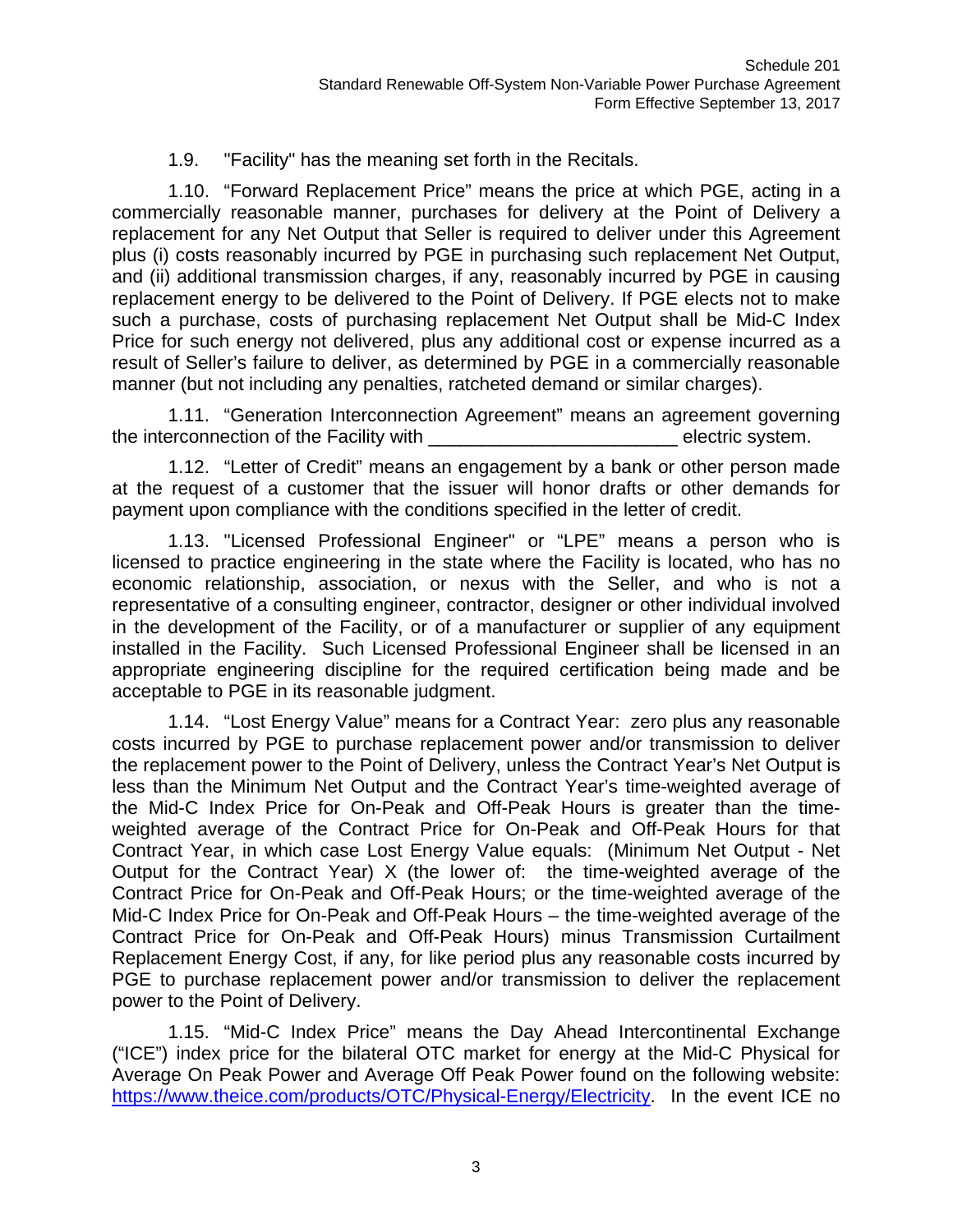longer publishes this index, PGE and the Seller agree to select an alternative successor index representative of the Mid-C trading hub.

1.16. "Minimum Net Output" shall have the meaning provided in Section 4.2 of this Agreement.

1.17. "Nameplate Capacity Rating" means the maximum capacity of the Facility as stated by the manufacturer, expressed in kW, which shall not exceed 10,000 kW.

1.18. "Net Dependable Capacity" means the maximum capacity the Facility can sustain over a specified period modified for seasonal limitations, if any, and reduced by the capacity required for station service or auxiliaries.

1.19. "Net Output" means all energy expressed in kWhs produced by the Facility, less station and other onsite use and less transformation and transmission losses.

1.20. "Off-Peak Hours" has the meaning provided in the Schedule.

1.21. "On-Peak Hours" has the meaning provided in the Schedule.

1.22. "Point of Delivery" means the PGE System.

1.23. "Prime Rate" means the publicly announced prime rate or reference rate for commercial loans to large businesses with the highest credit rating in the United States in effect from time to time quoted by Citibank, N.A. If a Citibank, N.A. prime rate is not available, the applicable Prime Rate shall be the announced prime rate or reference rate for commercial loans in effect from time to time quoted by a bank with \$10 billion or more in assets in New York City, N.Y., selected by the Party to whom interest based on the prime rate is being paid.

1.24. "Prudent Electrical Practices" means those practices, methods, standards and acts engaged in or approved by a significant portion of the electric power industry in the Western Electricity Coordinating Council that at the relevant time period, in the exercise of reasonable judgment in light of the facts known or that should reasonably have been known at the time a decision was made, would have been expected to accomplish the desired result in a manner consistent with good business practices, reliability, economy, safety and expedition, and which practices, methods, standards and acts reflect due regard for operation and maintenance standards recommended by applicable equipment suppliers and manufacturers, operational limits, and all applicable laws and regulations. Prudent Electrical Practices are not intended to be limited to the optimum practice, method, standard or act to the exclusion of all others, but rather to those practices, methods and acts generally acceptable or approved by a significant portion of the electric power generation industry in the relevant region, during the relevant period, as described in the immediate preceding sentence.

1.25. "Required Facility Documents" means all licenses, permits, authorizations, and agreements necessary for construction, operation, interconnection, and maintenance of the Facility including without limitation those set forth in Exhibit C.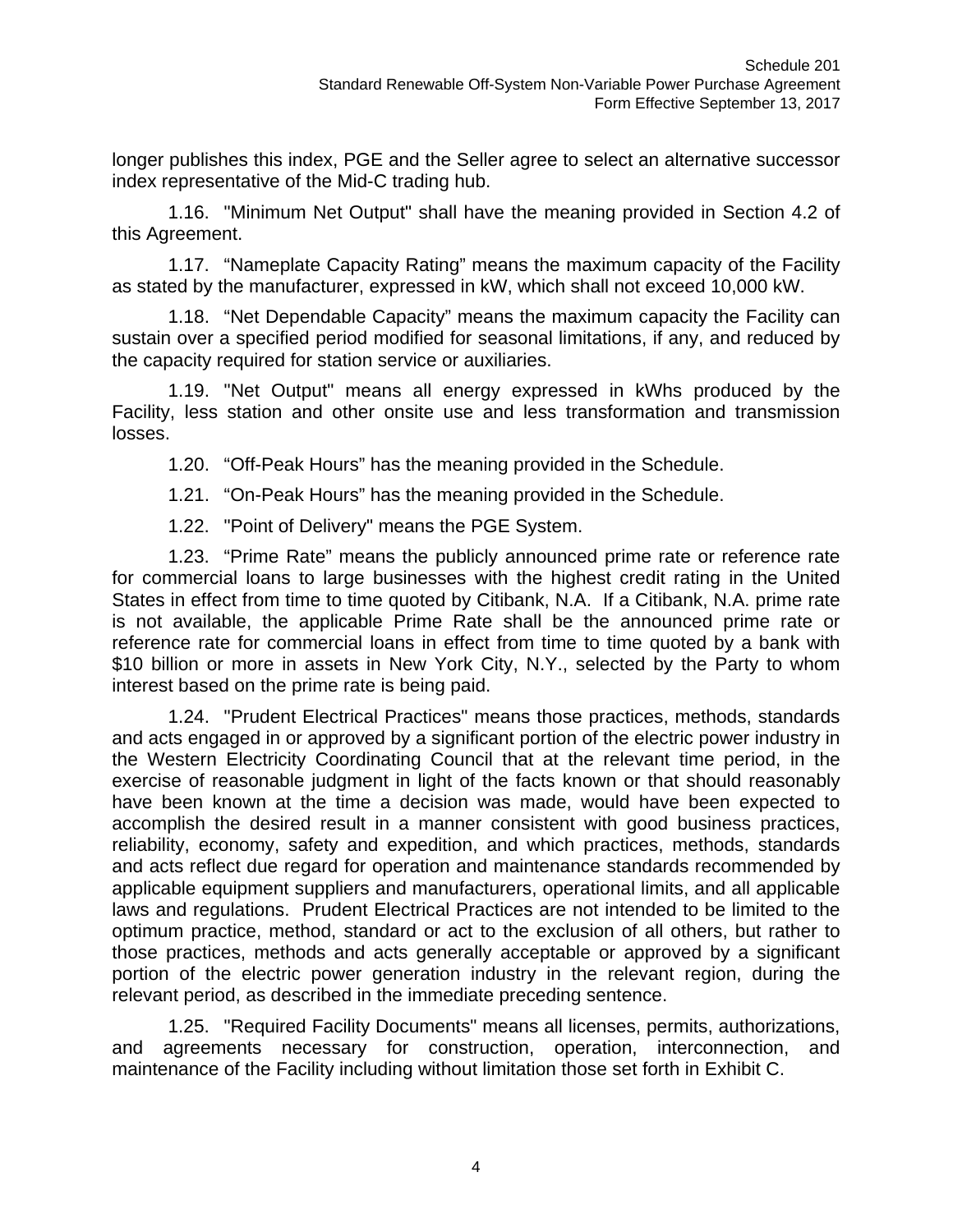1.26. "RPS Attributes" means all attributes related to the Net Output generated by the Facility that are required in order to provide PGE with "qualifying electricity," as that term is defined in Oregon's Renewable Portfolio Standard Act, Ore. Rev. Stat. 469A.010, in effect at the time of execution of this Agreement. RPS Attributes do not include Environmental Attributes that are greenhouse gas offsets from methane capture not associated with the generation of electricity and not needed to ensure that there are zero net emissions associated with the generation of electricity.

1.27. "Schedule" shall mean PGE Schedule 201 filed with the Oregon Public Utilities Commission ("Commission") in effect on the Effective Date of this Agreement and attached hereto as Exhibit E, the terms of which are hereby incorporated by reference.

1.28. "Senior Lien" means a prior lien which has precedence as to the property under the lien over another lien or encumbrance.

1.29. "Start-Up Testing" means the completion of applicable required factory and start-up tests as set forth in Exhibit D.

1.30. "Step-in Rights" means the right of one party to assume an intervening position to satisfy all terms of an agreement in the event the other party fails to perform its obligations under the agreement.

1.31. "Term" shall mean the period beginning on the Effective Date and ending on the Termination Date.

1.32. "Test Period" shall mean a period of sixty (60) days or a commercially reasonable period determined by the Seller.

1.33. "Transmission Agreement" means an agreement executed by the Seller and the Transmission Provider(s) for Transmission Services.

1.34. "Transmission Curtailment" means a limitation on Seller's ability to deliver any portion of the scheduled energy to PGE due to the unavailability of transmission to the Point of Delivery (for any reason other than Force Majeure).

1.35. "Transmission Curtailment Replacement Energy Cost" means the greater of zero or the difference between Dow Jones Mid C Index Price – Contract Price X curtailed energy for periods of Transmission Curtailment.

1.36. "Transmission Provider(s)" means the signatory (other than the Seller) to the Transmission Agreement.

1.37. "Transmission Services" means any and all services (including but not limited to ancillary services and control area services) required for the firm transmission and delivery of Energy from the Facility to the Point of Delivery for a term not less than the Term of this Agreement.

References to Recitals, Sections, and Exhibits are to be the recitals, sections and exhibits of this Agreement.

## SECTION 2: TERM; COMMERCIAL OPERATION DATE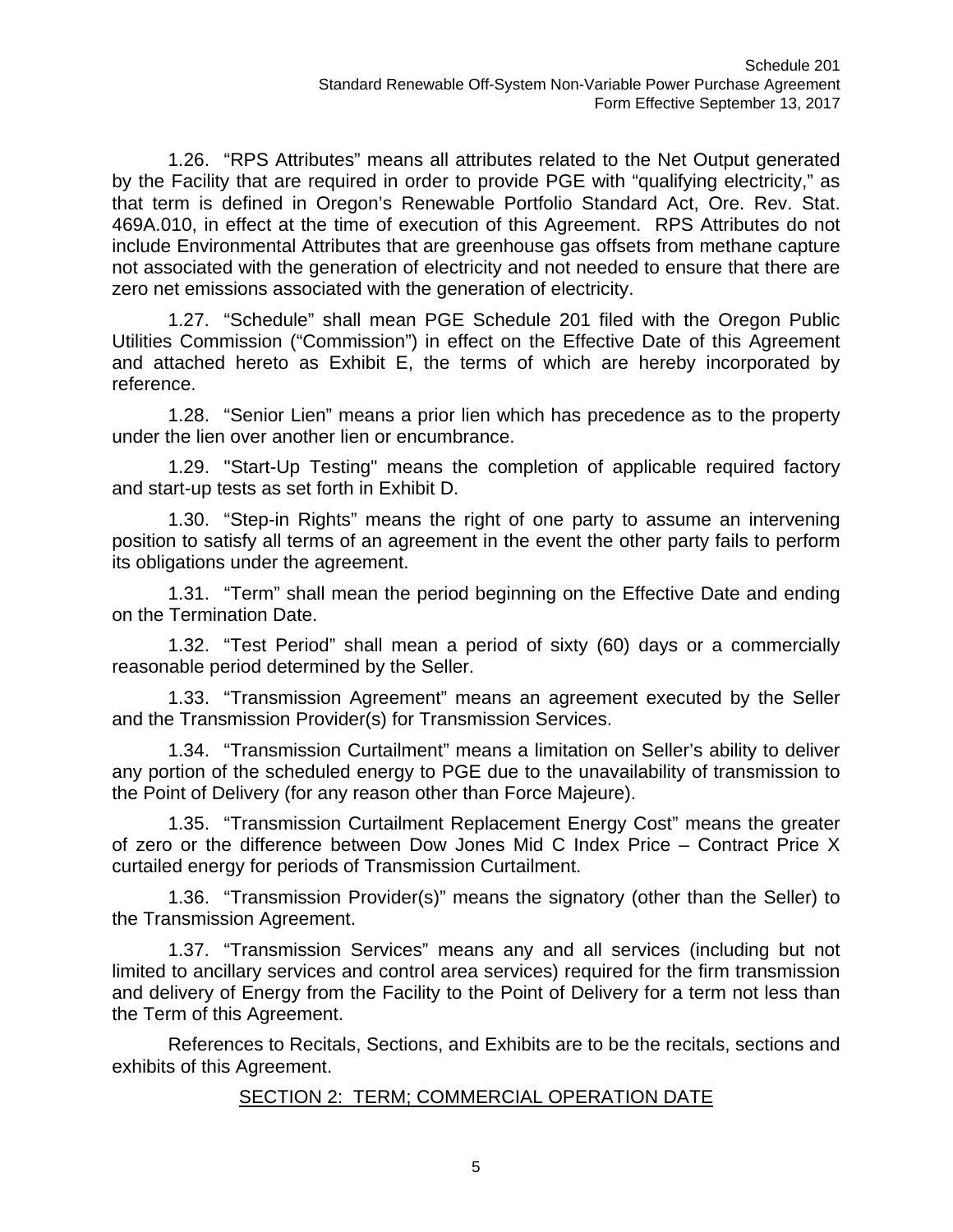2.1. This Agreement shall become effective upon execution by both Parties ("Effective Date").

2.2. Time is of the essence of this Agreement, and Seller's ability to meet certain requirements prior to the Commercial Operation Date and to complete all requirements to establish the Commercial Operation Date is critically important. Therefore,

2.2.1. By \_\_\_\_\_\_\_\_ [*date to be determined by the Seller*] Seller shall begin initial deliveries of Net Output; and

2.2.2. By \_\_\_\_\_\_\_\_ [*date to be determined by the Seller subject to Section 2.2.3 below*] Seller shall have completed all requirements under Section 1.4 and shall have established the Commercial Operation Date.

2.2.3. Unless the Parties agree in writing that a later Commercial Operation Date is reasonable and necessary, the Commercial Operation Date shall be no more than three (3) years from the Effective Date. PGE will not unreasonably withhold agreement to a Commercial Operation Date that is more than three (3) years from the Effective date if the Seller has demonstrated that a later Commercial Operation Date is reasonable and necessary.

2.3. This Agreement shall terminate on \_\_\_\_\_\_\_\_\_, \_\_\_\_ [*date to be chosen by Seller but not to exceed 20 years from the date contained in Section 2.2.2*], or the date the Agreement is terminated in accordance with Section 8 or 11.2, whichever is earlier ("Termination Date").

## SECTION 3: REPRESENTATIONS AND WARRANTIES

3.1. Seller and PGE represent, covenant, and warrant as follows:

3.1.1. Seller warrants it is a \_\_\_\_\_\_\_\_\_\_\_\_\_\_ duly organized under the laws of

3.1.2. Seller warrants that the execution and delivery of this Agreement does not contravene any provision of, or constitute a default under, any indenture, mortgage, or other material agreement binding on Seller or any valid order of any court, or any regulatory agency or other body having authority to which Seller is subject.

3.1.3. Seller warrants that the Facility is and shall for the Term of this Agreement continue to be a "Qualifying Facility" ("QF") as that term is defined in the version of 18 C.F.R. Part 292 in effect on the Effective Date. Seller has provided the appropriate QF certification, which may include a Federal Energy Regulatory Commission ("FERC") self-certification to PGE prior to PGE's execution of this Agreement. At any time during the Term of this Agreement, PGE may require Seller to provide PGE with evidence satisfactory to PGE in its reasonable discretion that the Facility continues to qualify as a QF under all applicable requirements.

3.1.4. Seller warrants that it has not within the past two (2) years been the debtor in any bankruptcy proceeding, and Seller is and will continue to be for the Term of this Agreement current on all of its financial obligations.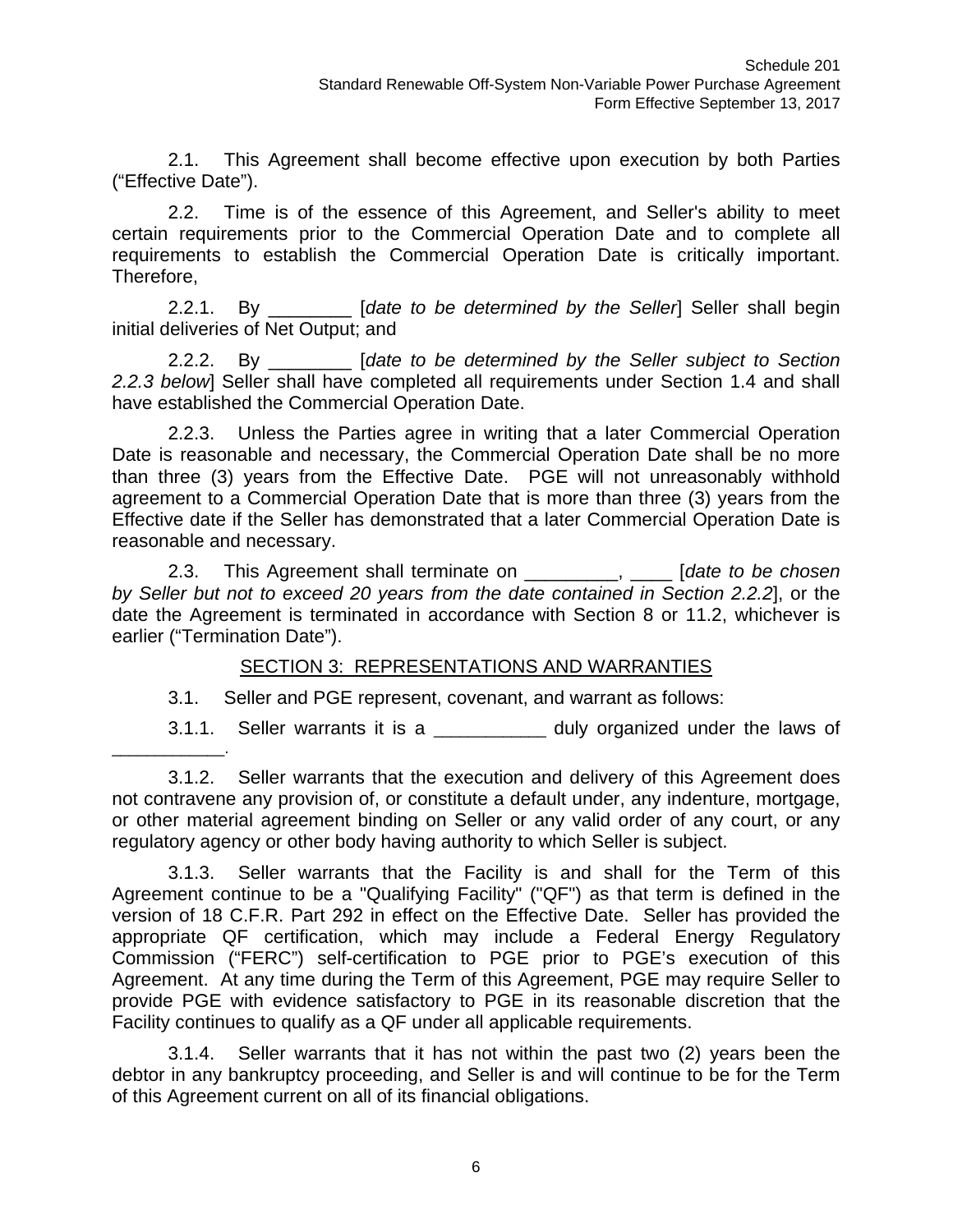3.1.5. Seller warrants that during the Term of this Agreement, all of Seller's right, title and interest in and to the Facility shall be free and clear of all liens and encumbrances other than liens and encumbrances arising from third-party financing of the Facility other than workers', mechanics', suppliers' or similar liens, or tax liens, in each case arising in the ordinary course of business that are either not yet due and payable or that have been released by means of a performance bond acceptable to PGE posted within eight (8) calendar days of the commencement of any proceeding to foreclose the lien.

3.1.6. Seller warrants that it will design and operate the Facility consistent with Prudent Electrical Practices.

3.1.7. Seller warrants that the Facility has a Nameplate Capacity Rating not greater than 10,000 kW.

3.1.8. Seller warrants that Net Dependable Capacity of the Facility is  $kW$ .

3.1.9. Seller estimates that the average annual Net Output to be delivered by the Facility to PGE is The Sulowatt-hours ("kWh"), which amount PGE will include in its resource planning.

3.1.10. Seller will schedule and deliver from the Facility to PGE at the Point of Delivery Net Output not to exceed a maximum of **Example 18 KWh of Net Output during** each Contract Year ("Maximum Net Output"). The cost of delivering energy from the Facility to PGE is the sole responsibility of the Seller.

3.1.11. By the Commercial Operation Date, Seller has entered into a Generation Interconnection Agreement for a term not less than the term of this Agreement.

3.1.12. PGE warrants that it has not within the past two (2) years been the debtor in any bankruptcy proceeding, and PGE is and will continue to be for the Term of this Agreement current on all of its financial obligations.

3.1.13. Seller warrants that the Facility satisfies the eligibility requirements specified in the Definition of a Small Cogeneration Facility or Small Power Production Facility Eligible to Receive the Standard Renewable Rates and Standard Renewable PPA in PGE's Schedule and Seller will not make any changes in its ownership, control or management during the term of this Agreement that would cause it to not be in compliance with the Definition of a Small Cogeneration Facility or Small Power Production Facility Eligible to Receive the Standard Renewable Rates and Standard Renewable PPA in PGE's Schedule. Seller will provide, upon request by PGE not more frequently than every 36 months, such documentation and information as may be reasonably required to establish Seller's continued compliance with such Definition. PGE agrees to take reasonable steps to maintain the confidentiality of any portion of the above described documentation and information that the Seller identifies as confidential except PGE will provide all such confidential information to the Commission upon the Commission's request.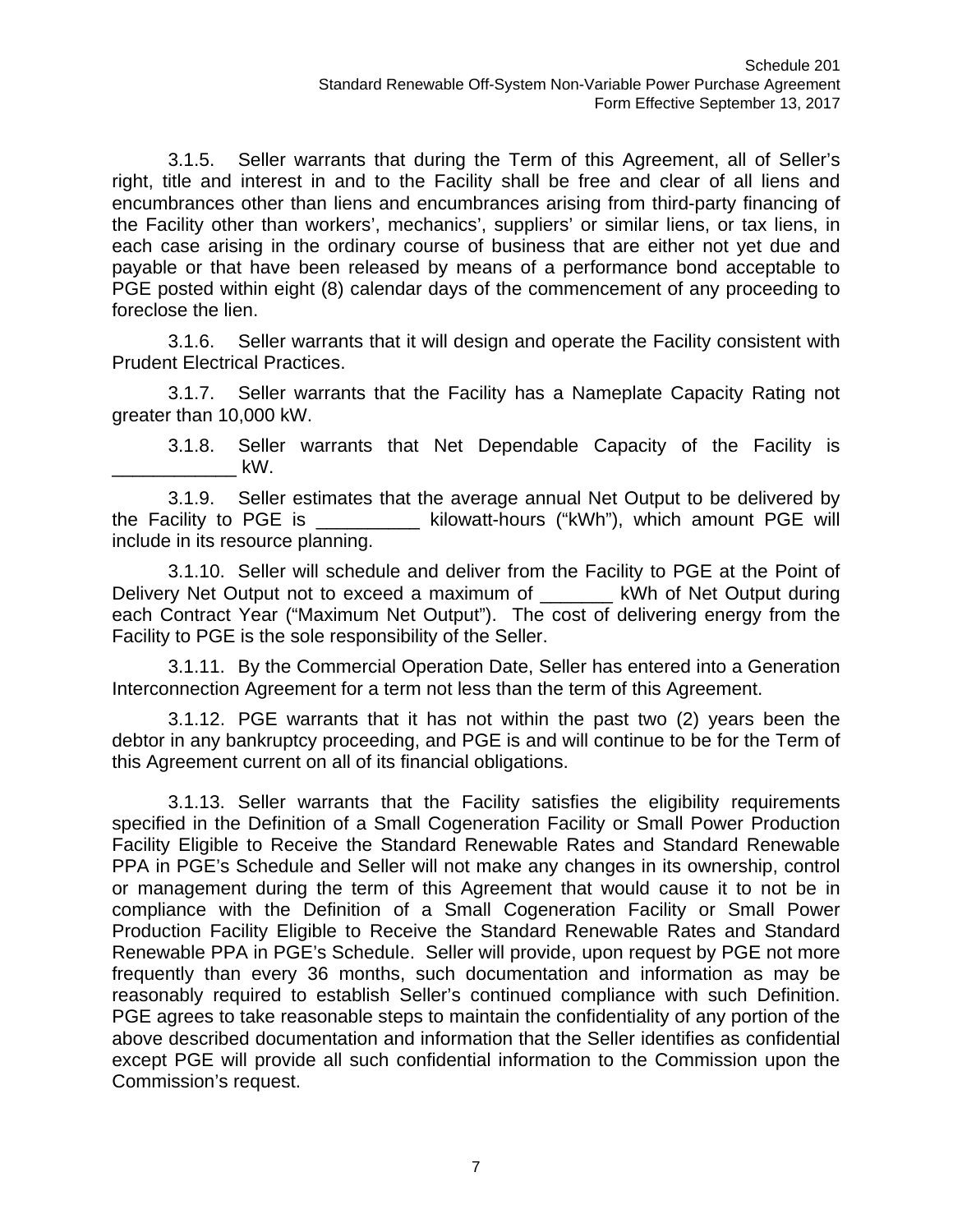3.1.14. Seller warrants that it will comply with all requirements necessary for all Transferred RECs (as defined in Section 4.6) associated with Net Output to be issued, monitored, accounted for, and transferred by and through the Western Renewable Energy Generation System consistent with the provisions of OAR 330-160- 0005 through OAR 330-160-0050. PGE warrants that it will reasonably cooperate in Seller's efforts to meet such requirements, including, for example serving as the qualified reporting entity for the Facility if the Facility is located in PGE's balancing authority.

## SECTION 4: DELIVERY OF POWER, PRICE AND ENVIRONMENTAL ATTRIBUTES

4.1. Commencing on the Effective Date and continuing through the Term of this Agreement, Seller shall sell to PGE the entire Net Output from the Facility. Seller's Net Output shall be scheduled and delivered to PGE at the Point of Delivery in accordance with Section 4.5. PGE shall pay Seller the Contract Price for all scheduled and delivered Net Output. For the first 15 years measured from the date in Section 2.2.2, the Contract Price will be the Renewable Fixed Price Option under the Schedule; thereafter and for the remainder of the Term, the Contract Price will be equal to the Mid-C Index Price.

4.2. Seller shall schedule and deliver to PGE from the Facility for each Contract Year Net Output equal to or greater than the Minimum Net Output (either (a) if Seller does not select the Alternative Minimum Amount as defined in Exhibit A of this Agreement, a minimum of seventy-five percent (75%) of its average annual Net Output or (b) if selected by Seller, the Alternative Minimum Amount), provided that such Minimum Net Output for the final Contract Year shall be reduced pro rata to reflect the Commercial Operation Date, and further provided that such Minimum Net Output shall be reduced on a pro-rata basis for any periods during a Contract Year that the Facility was prevented from generating electricity for reasons of Force Majeure.

4.3. Seller agrees that if Seller does not deliver the Minimum Net Output each Contract Year for reasons other than Transmission Curtailment, PGE will suffer losses equal to the Lost Energy Value. As damages for Seller's failure to deliver the Minimum Net Output (subject to adjustment for reasons of Force Majeure as provided in Section 4.2) in any Contract Year, notwithstanding any other provision of this Agreement the purchase price payable by PGE for future deliveries shall be reduced until Lost Energy Value is recovered. PGE and Seller shall work together in good faith to establish the period, in monthly amounts, of such reduction so as to avoid Seller's default on its commercial or financing agreements necessary for its continued operation of the Facility for QF Facilities sized at 100 kW or smaller, the provisions of this section shall not apply.

4.4. Upon completion of construction of the Facility, Seller shall provide PGE an As-built Supplement to specify the actual Facility as built. Seller shall not increase the Nameplate Capacity Rating above that specified in Exhibit B or increase the ability of the Facility to deliver Net Output in quantities in excess of the Net Dependable Capacity, or the Maximum Net Output as described in Section 3.1.10 above, through any means including, but not limited to, replacement, modification, or addition of existing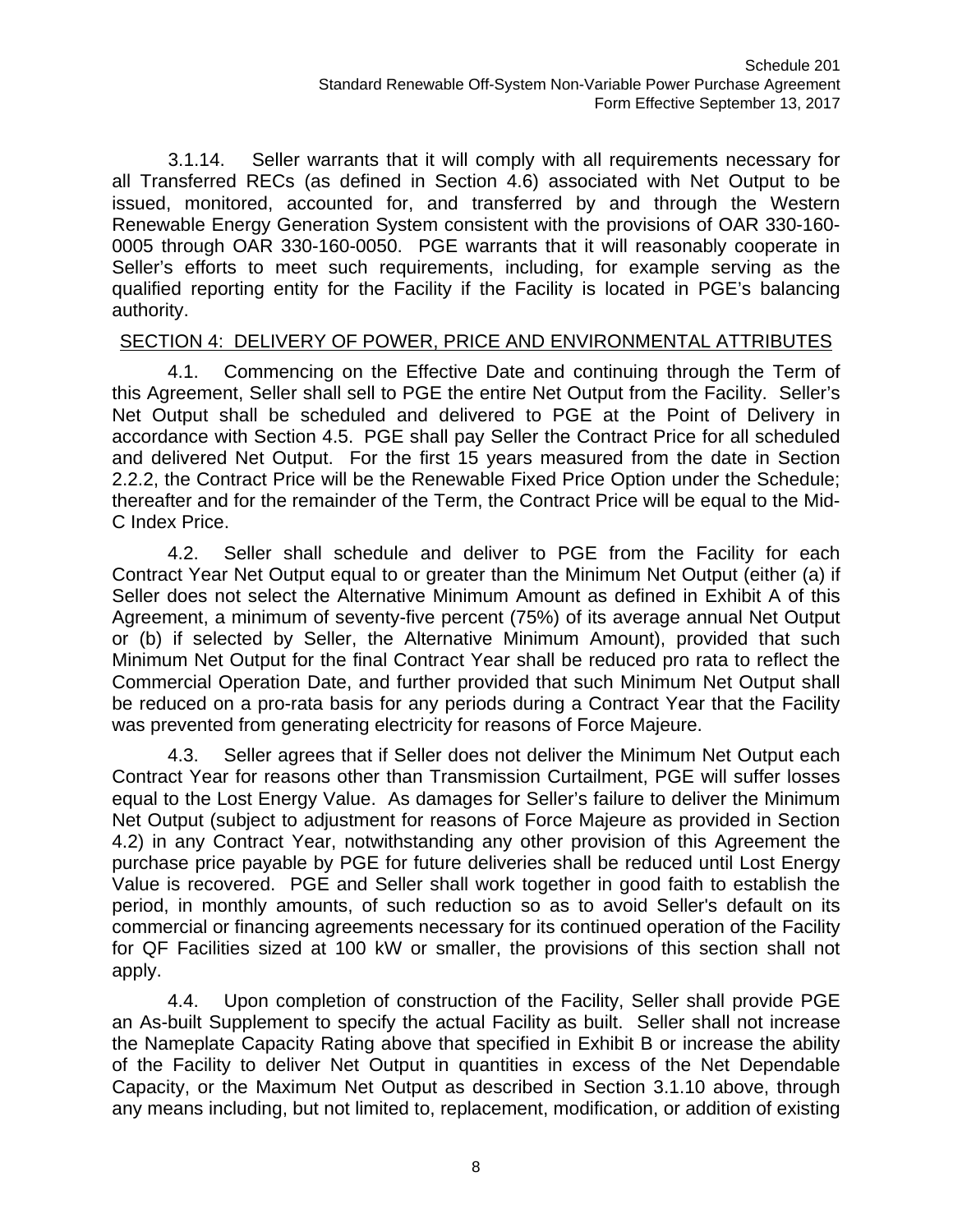equipment, except with prior written notice to PGE. In the event Seller increases the Nameplate Capacity Rating of the Facility to no more than 10,000 kW pursuant to this section, PGE shall pay the Contract Price for the additional delivered Net Output. In the event Seller increases the Nameplate Capacity Rating of the Facility to greater than 10,000 kW, then Seller shall be required to enter into a new power purchase agreement for all delivered Net Output proportionally related to the increase of Nameplate Capacity above 10,000 kW.

4.5. Seller shall provide preschedules for all deliveries of energy hereunder, including identification of receiving and generating control areas, by 9:00:00 PPT on the last business day prior to the scheduled date of delivery. All energy shall be scheduled according to the most current North America Energy Reliability Corporation (NERC) and Western Electricity Coordinating Council (WECC) scheduling rules and practices. The Parties' respective representatives shall maintain hourly real-time schedule coordination; provided, however, that in the absence of such coordination, the hourly schedule established by the exchange of preschedules shall be considered final. Seller and PGE shall maintain records of hourly energy schedules for accounting and operating purposes. The final E-Tag shall be the controlling evidence of the Parties' schedule. All energy shall be prescheduled according to customer WECC scheduling practices. Seller shall make commercially reasonable efforts to schedule in any hour an amount equal to its expected Net Output for such hour. Seller shall maintain a minimum of two years records of Net Output and shall agree to allow PGE to have access to such records and to imbalance information kept by the Transmission Provider.

4.6. From the start of the Renewable Resource Deficiency Period through the remainder of the Term of this Agreement, Seller shall provide and PGE shall acquire the RPS Attributes for the Contract Years as specified in the Schedule and Seller shall retain ownership of all other Environmental Attributes (if any). During the Renewable Resource Sufficiency Period, Seller shall retain all Environmental Attributes in accordance with the Schedule. The Contract Price includes full payment for the Net Output and any RPS Attributes transferred to PGE under this Agreement. With respect to Environmental Attributes not transferred to PGE under this Agreement ("Seller-Retained Environmental Attributes") Seller may report under §1605(b) of the Energy Policy Act of 1992 or under any applicable program as belonging to Seller any of the Seller-Retained Environmental Attributes, and PGE shall not report under such program that such Seller-Retained Environmental Attributes belong to it. With respect to RPS Attributes transferred to PGE under this Agreement ("Transferred RECs"), PGE may report under §1605(b) of the Energy Policy Act of 1992 or under any applicable program as belonging to it any of the Transferred RECs, and Seller shall not report under such program that such Transferred RECs belong to it.

## SECTION 5: OPERATION AND CONTROL

5.1. Seller shall operate and maintain the Facility in a safe manner in accordance with the Generation Interconnection Agreement, and Prudent Electrical Practices. PGE shall have no obligation to purchase Net Output from the Facility to the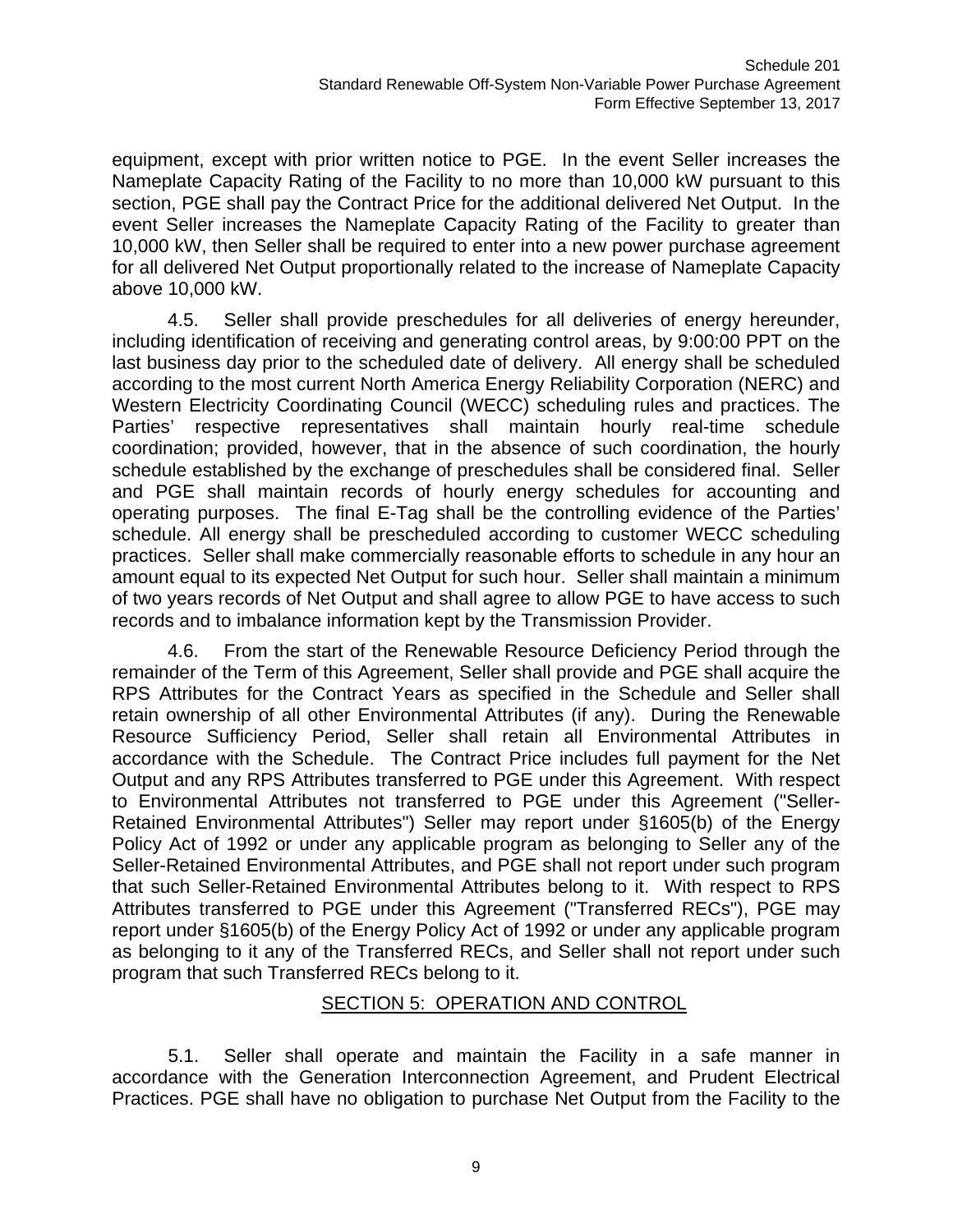extent the interconnection of the Facility or transmission to PGE's electric system is curtailed, disconnected, suspended or interrupted, in whole or in part. Seller is solely responsible for the operation and maintenance of the Facility. PGE shall not, by reason of its decision to inspect or not to inspect the Facility, or by any action or inaction taken with respect to any such inspection, assume or be held responsible for any liability or occurrence arising from the operation and maintenance by Seller of the Facility.

5.2. Seller agrees to provide sixty (60) days advance written notice of any scheduled maintenance that would require shut down of the Facility for any period of time.

5.3. If the Facility ceases operation for unscheduled maintenance, Seller immediately shall notify PGE of the necessity of such unscheduled maintenance that could affect the generation, scheduling or delivery of energy to PGE, the time when such maintenance has occurred or will occur, and the anticipated duration of such maintenance. Seller shall take all reasonable measures and exercise its best efforts to avoid unscheduled maintenance, to limit the duration of such unscheduled maintenance, and to perform unscheduled maintenance during Off-Peak hours.

# SECTION 6: CREDITWORTHINESS

In the event Seller: a) is unable to represent or warrant as required by Section 3 that it has not been a debtor in any bankruptcy proceeding within the past two (2) years; b) becomes such a debtor during the Term; or c) is not or will not be current on all its financial obligations, Seller shall immediately notify PGE and shall promptly (and in no less than ten (10) days after notifying PGE) provide default security in an amount reasonably acceptable to PGE in one of the following forms: Senior Lien, Step in Rights, a Cash Escrow or Letter of Credit. The amount of such default security that shall be acceptable to PGE shall be equal to: (annual On Peak Hours) X (On Peak Price – Off Peak Price) X (Minimum Net Output / 8760). Notwithstanding the foregoing, in the event Seller is not current on construction related financial obligations, Seller shall notify PGE of such delinquency and PGE may, in its discretion, grant an exception to the requirements to provide default security if the QF has negotiated financial arrangements with the construction loan lender that mitigate Seller's financial risk to PGE.

# SECTION 7: BILLINGS, COMPUTATIONS AND PAYMENTS

7.1. On or before the thirtieth (30th) day following the end of each Billing Period, PGE shall send to Seller payment for Seller's deliveries of Net Output to PGE, together with computations supporting such payment. PGE may offset any such payment to reflect amounts owing from Seller to PGE pursuant to this Agreement and any other agreement related to the Facility between the Parties or otherwise.

7.2. Any amounts owing after the due date thereof shall bear interest at the Prime Rate plus two percent (2%) from the date due until paid; provided, however, that the interest rate shall at no time exceed the maximum rate allowed by applicable law.

# SECTION 8: DEFAULT, REMEDIES AND TERMINATION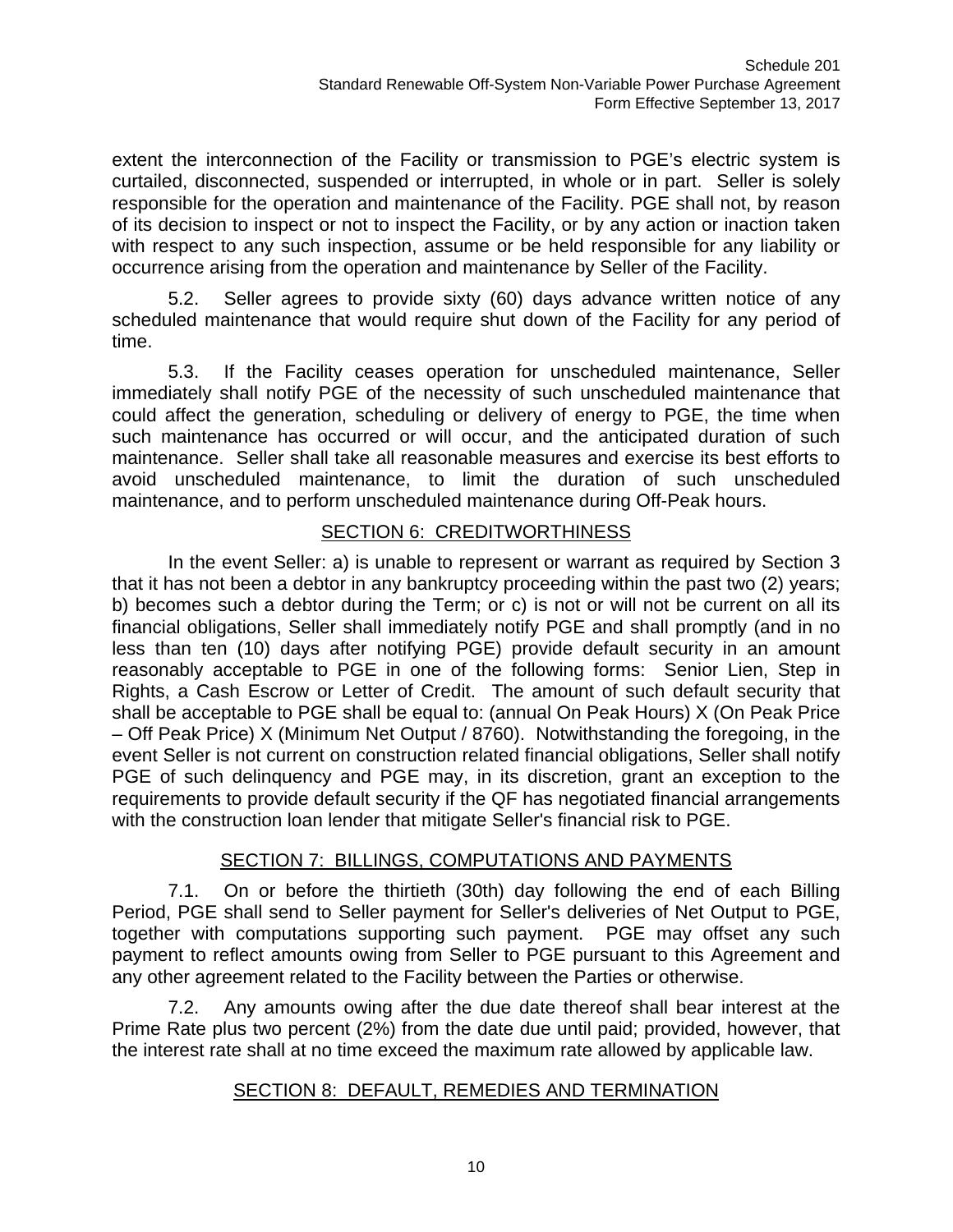8.1. In addition to any other event that may constitute a default under this Agreement, the following events shall constitute defaults under this Agreement:

8.1.1. Breach by Seller or PGE of a representation or warranty, except for Section 3.1.4, set forth in this Agreement.

8.1.2. Seller's failure to provide default security, if required by Section 6, prior to delivery of any Net Output to PGE or within ten (10) days of notice.

8.1.3. Seller's failure to deliver the Minimum Net Output for two consecutive Contract Years.

8.1.4. If Seller is no longer a Qualifying Facility.

8.1.5. Failure of PGE to make any required payment pursuant to Section 7.1.

8.1.6. Seller's failure to meet the Commercial Operation Date.

8.2. In the event of a default under Section 8.1.6, PGE may provide Seller with written notice of default. Seller shall have one year in which to cure the default during which time the Seller shall pay PGE damages equal to the Lost Energy Value. If Seller is unable to cure the default, PGE may immediately terminate this Agreement as provided in Section 8.3. PGE's resource sufficiency/deficiency position shall have no bearing on PGE's right to terminate the Agreement under this Section 8.2

8.3. In the event of a default hereunder, the non-defaulting party may immediately terminate this Agreement at its sole discretion by delivering written notice to the other Party, and, except for damages related to a default pursuant to Section 8.1.3, by a QF sized at 100 kW or smaller, may pursue any and all legal or equitable remedies provided by law or pursuant to this Agreement including damages related to the need to procure replacement power. Such termination shall be effective upon the date of delivery of notice, as provided in Section 20.1. The rights provided in this Section 8 are cumulative such that the exercise of one or more rights shall not constitute a waiver of any other rights.

8.4. If this Agreement is terminated as provided in this Section 8, PGE shall make all payments, within thirty (30) days, that, pursuant to the terms of this Agreement, are owed to Seller as of the time of receipt of notice of default. PGE shall not be required to pay Seller for any Net Output delivered by Seller after such notice of default.

8.5. If this Agreement is terminated as a result of Seller's default, Seller shall pay PGE the positive difference, if any, obtained by subtracting the Contract Price from the sum of the Forward Replacement Price for the Minimum Net Output that Seller was otherwise obligated to provide for a period of twenty-four (24) months from the date of termination plus any cost incurred for transmission purchased by PGE to deliver the replacement power to the Point of Delivery and the estimated administrative cost to the utility to acquire replacement power. Accounts owed by Seller pursuant to this paragraph shall be due within five (5) business days after any invoice from PGE for the same.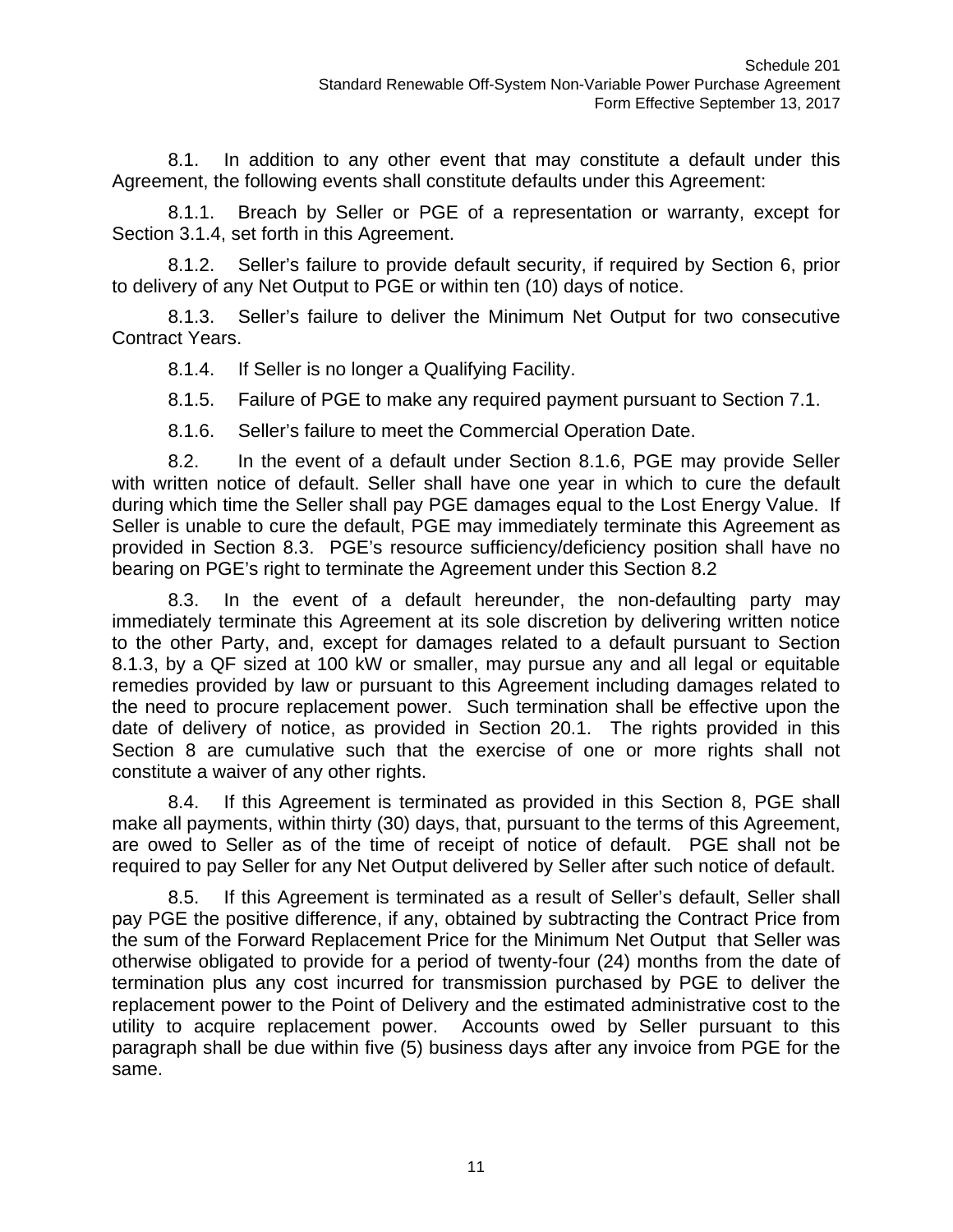8.6. In the event PGE terminates this Agreement pursuant to this Section 8, and Seller wishes to again sell Net Output to PGE following such termination, PGE in its sole discretion may require that Seller shall do so subject to the terms of this Agreement, including but not limited to the Contract Price until the Term of this Agreement (as set forth in Section 2.3) would have run in due course had the Agreement remained in effect. At such time Seller and PGE agree to execute a written document ratifying the terms of this Agreement.

8.7. Sections 8.1, 8.4, 8.5, 8.6, 10, and 19.2 shall survive termination of this Agreement.

# SECTION 9: TRANSMISSION CURTAILMENTS

9.1. Seller shall give PGE notice as soon as reasonably practicable of any Transmission Curtailment that is likely to affect Seller's ability to deliver any portion of energy scheduled pursuant to Sections 4.5 of this Agreement.

9.2. If as the result of a Transmission Curtailment, Seller does not deliver any portion of energy (including real-time adjustments), scheduled pursuant to Section 4.5 of this Agreement, Seller shall pay PGE the Transmission Curtailment Replacement Energy Cost for the number of MWh of energy reasonably determined by PGE as the difference between (i) the scheduled energy that would have been delivered to PGE under this Agreement during the period of Transmission Curtailment and (ii) the actual energy, if any, that was delivered to PGE for the period.

# SECTION 10: INDEMNIFICATION AND LIABILITY

10.1. Seller agrees to defend, indemnify and hold harmless PGE, its directors, officers, agents, and representatives against and from any and all loss, claims, actions or suits, including costs and attorney's fees, both at trial and on appeal, resulting from, or arising out of or in any way connected with Seller's delivery of electric power to PGE or with the facilities at or prior to the Point of Delivery, or otherwise arising out of this Agreement, including without limitation any loss, claim, action or suit, for or on account of injury, bodily or otherwise, to, or death of, persons, or for damage to, or destruction or economic loss of property belonging to PGE, Seller or others, excepting to the extent such loss, claim, action or suit may be caused by the negligence of PGE, its directors, officers, employees, agents or representatives.

10.2. PGE agrees to defend, indemnify and hold harmless Seller, its directors, officers, agents, and representatives against and from any and all loss, claims, actions or suits, including costs and attorney's fees, both at trial and on appeal, resulting from, or arising out of or in any way connected with PGE's receipt of electric power from Seller or with the facilities at or after the Point of Delivery, or otherwise arising out of this Agreement, including without limitation any loss, claim, action or suit, for or on account of injury, bodily or otherwise, to, or death of, persons, or for damage to, or destruction or economic loss of property belonging to PGE, Seller or others, excepting to the extent such loss, claim, action or suit may be caused by the negligence of Seller, its directors, officers, employees, agents or representatives.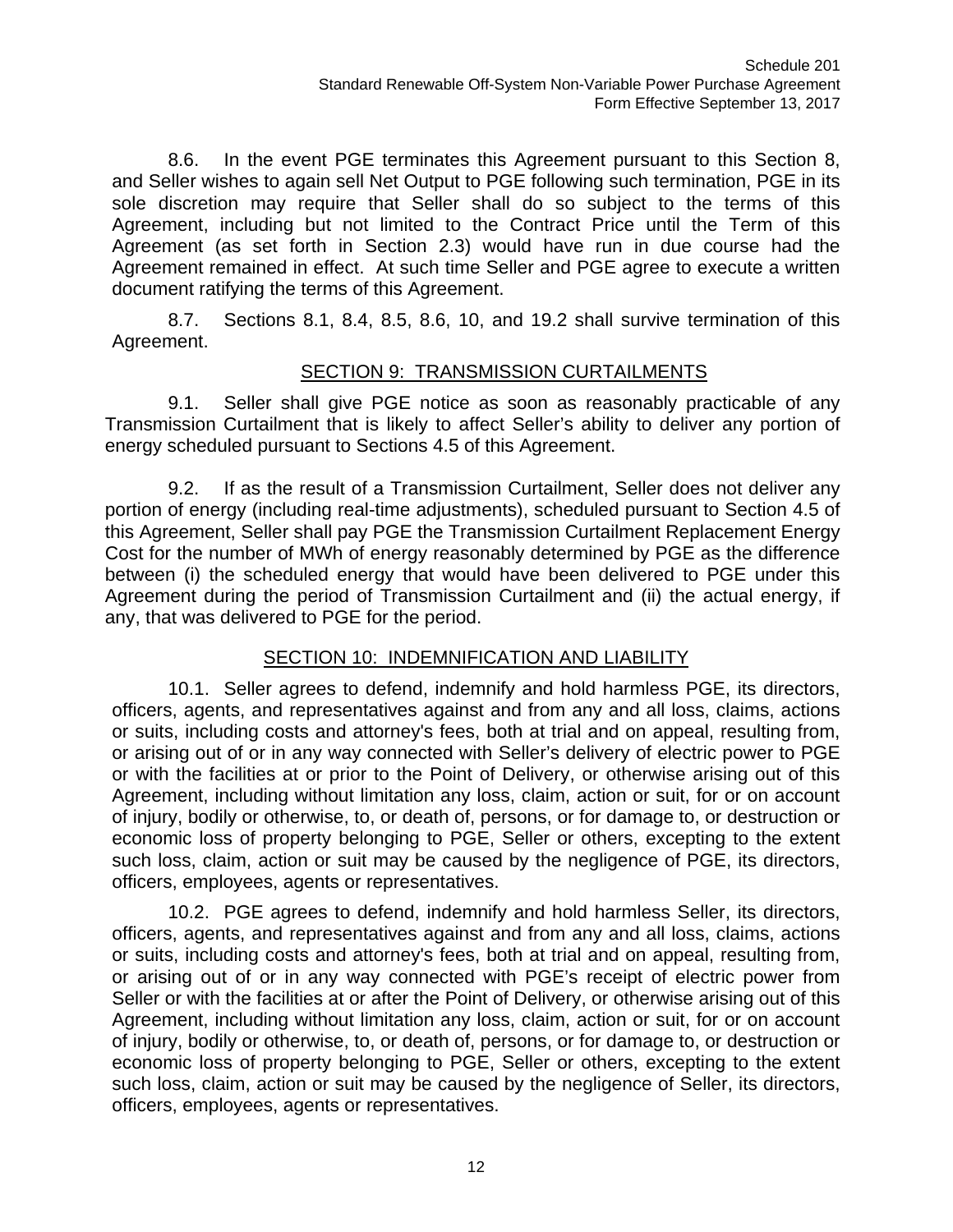10.3. Nothing in this Agreement shall be construed to create any duty to, any standard of care with reference to, or any liability to any person not a Party to this Agreement. No undertaking by one Party to the other under any provision of this Agreement shall constitute the dedication of that Party's system or any portion thereof to the other Party or to the public, nor affect the status of PGE as an independent public utility corporation or Seller as an independent individual or entity.

10.4. NEITHER PARTY SHALL BE LIABLE TO THE OTHER FOR SPECIAL, PUNITIVE, INDIRECT OR CONSEQUENTIAL DAMAGES, WHETHER ARISING FROM CONTRACT, TORT (INCLUDING NEGLIGENCE), STRICT LIABILITY OR OTHERWISE.

#### SECTION 11: INSURANCE

11.1. Prior to the connection of the Facility to PGE's electric system, provided such Facility has a design capacity of 200 kW or more, Seller shall secure and continuously carry for the Term hereof, with an insurance company or companies rated not lower than "B+ " by the A. M. Best Company, insurance policies for bodily injury and property damage liability. Such insurance shall include provisions or endorsements naming PGE, it directors, officers and employees as additional insureds; provisions that such insurance is primary insurance with respect to the interest of PGE and that any insurance or self insurance maintained by PGE is excess and not contributory insurance with the insurance required hereunder; a cross-liability or severability of insurance interest clause; and provisions that such policies shall not be canceled or their limits of liability reduced without thirty (30) days' prior written notice to PGE. Initial limits of liability for all requirements under this section shall be \$1,000,000 million single limit, which limits may be required to be increased or decreased by PGE as PGE determines in its reasonable judgment economic conditions or claims experience may warrant.

11.2. Prior to the connection of the Facility to PGE's electric system, provided such facility has a design capacity of 200 kW or more, Seller shall secure and continuously carry for the Term hereof, in an insurance company or companies rated not lower than "B+" by the A. M. Best Company, insurance acceptable to PGE against property damage or destruction in an amount not less than the cost of replacement of the Facility. Seller promptly shall notify PGE of any loss or damage to the Facility. Unless the Parties agree otherwise, Seller shall repair or replace the damaged or destroyed Facility, or if the facility is destroyed or substantially destroyed, it may terminate this Agreement. Such termination shall be effective upon receipt by PGE of written notice from Seller. Seller shall waive its insurers' rights of subrogation against PGE regarding Facility property losses.

11.3. Prior to the connection of the Facility to PGE's electric system and at all other times such insurance policies are renewed or changed, Seller shall provide PGE with a copy of each insurance policy required under this Section, certified as a true copy by an authorized representative of the issuing insurance company or, at the discretion of PGE, in lieu thereof, a certificate in a form satisfactory to PGE certifying the issuance of such insurance. If Seller fails to provide PGE with copies of such currently effective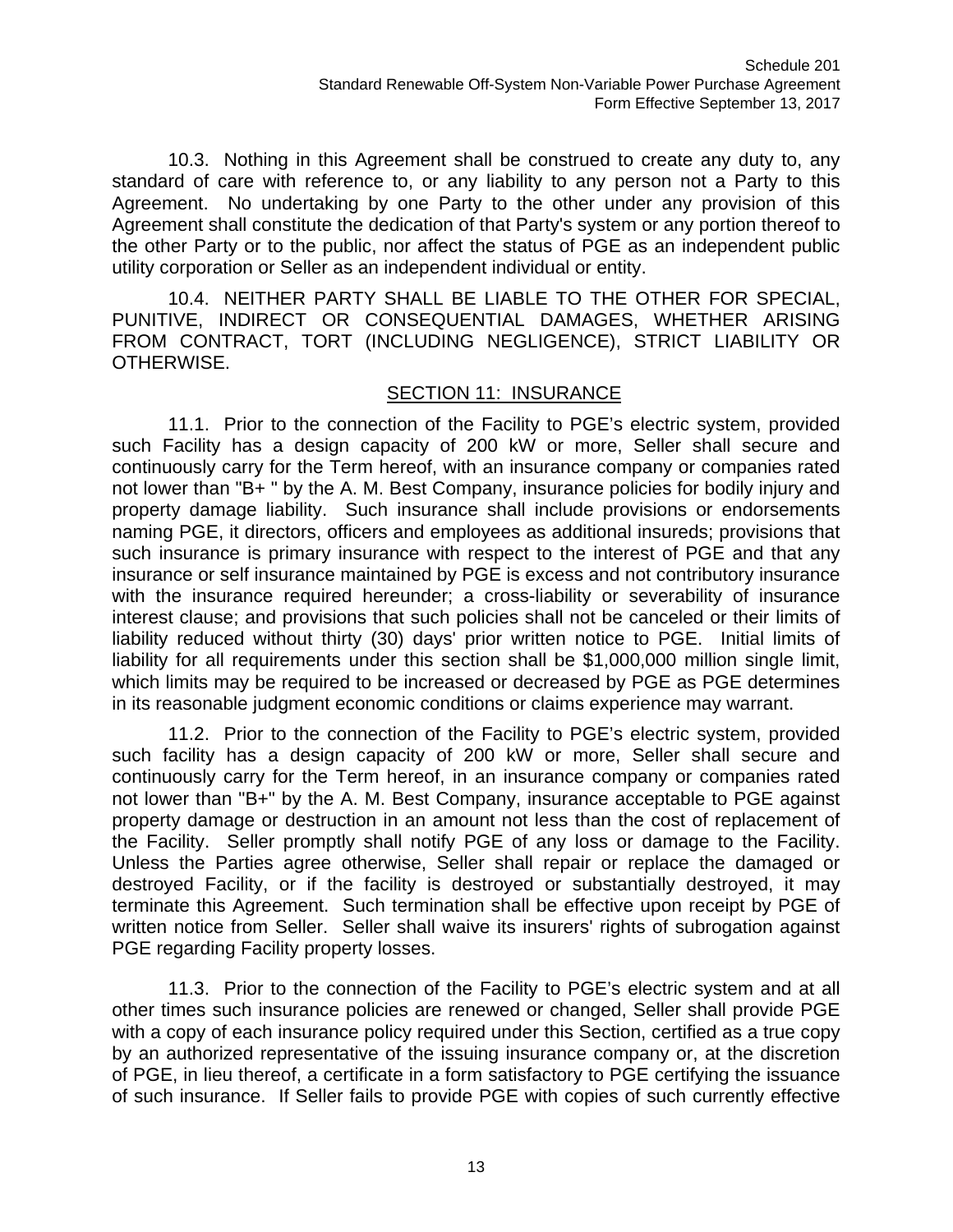insurance policies or certificates of insurance, PGE at its sole discretion and without limitation of other remedies, may upon ten (10) days advance written notice by certified or registered mail to Seller either withhold payments due Seller until PGE has received such documents, or purchase the satisfactory insurance and offset the cost of obtaining such insurance from subsequent power purchase payments under this Agreement.

## SECTION 12: FORCE MAJEURE

12.1. As used in this Agreement, "Force Majeure" or "an event of Force Majeure" means any cause beyond the reasonable control of the Seller or of PGE which, despite the exercise of due diligence, such Party is unable to prevent or overcome. By way of example, Force Majeure may include but is not limited to acts of God, fire, flood, storms, wars, hostilities, civil strife, strikes, and other labor disturbances, earthquakes, fires, lightning, epidemics, sabotage, restraint by court order or other delay or failure in the performance as a result of any action or inaction on behalf of a public authority which by the exercise of reasonable foresight such Party could not reasonably have been expected to avoid and by the exercise of due diligence, it shall be unable to overcome, subject, in each case, to the requirements of the first sentence of this paragraph. Force Majeure, however, specifically excludes Transmission Curtailment, the cost or availability of resources to operate the Facility, changes in market conditions that affect the price of energy or transmission, wind or water droughts, and obligations for the payment of money when due.

12.2. If either Party is rendered wholly or in part unable to perform its obligation under this Agreement because of an event of Force Majeure, that Party shall be excused from whatever performance is affected by the event of Force Majeure to the extent and for the duration of the Force Majeure, after which such Party shall recommence performance of such obligation, provided that:

12.2.1. the non-performing Party, shall, promptly, but in any case within one (1) week after the occurrence of the Force Majeure, give the other Party written notice describing the particulars of the occurrence; and

12.2.2. the suspension of performance shall be of no greater scope and of no longer duration than is required by the Force Majeure; and

12.2.3. the non-performing Party uses its best efforts to remedy its inability to perform its obligations under this Agreement.

12.3. No obligations of either Party which arose before the Force Majeure causing the suspension of performance shall be excused as a result of the Force Majeure.

12.4. Neither Party shall be required to settle any strike, walkout, lockout or other labor dispute on terms which, in the sole judgment of the Party involved in the dispute, are contrary to the Party's best interests.

## SECTION 13: SEVERAL OBLIGATIONS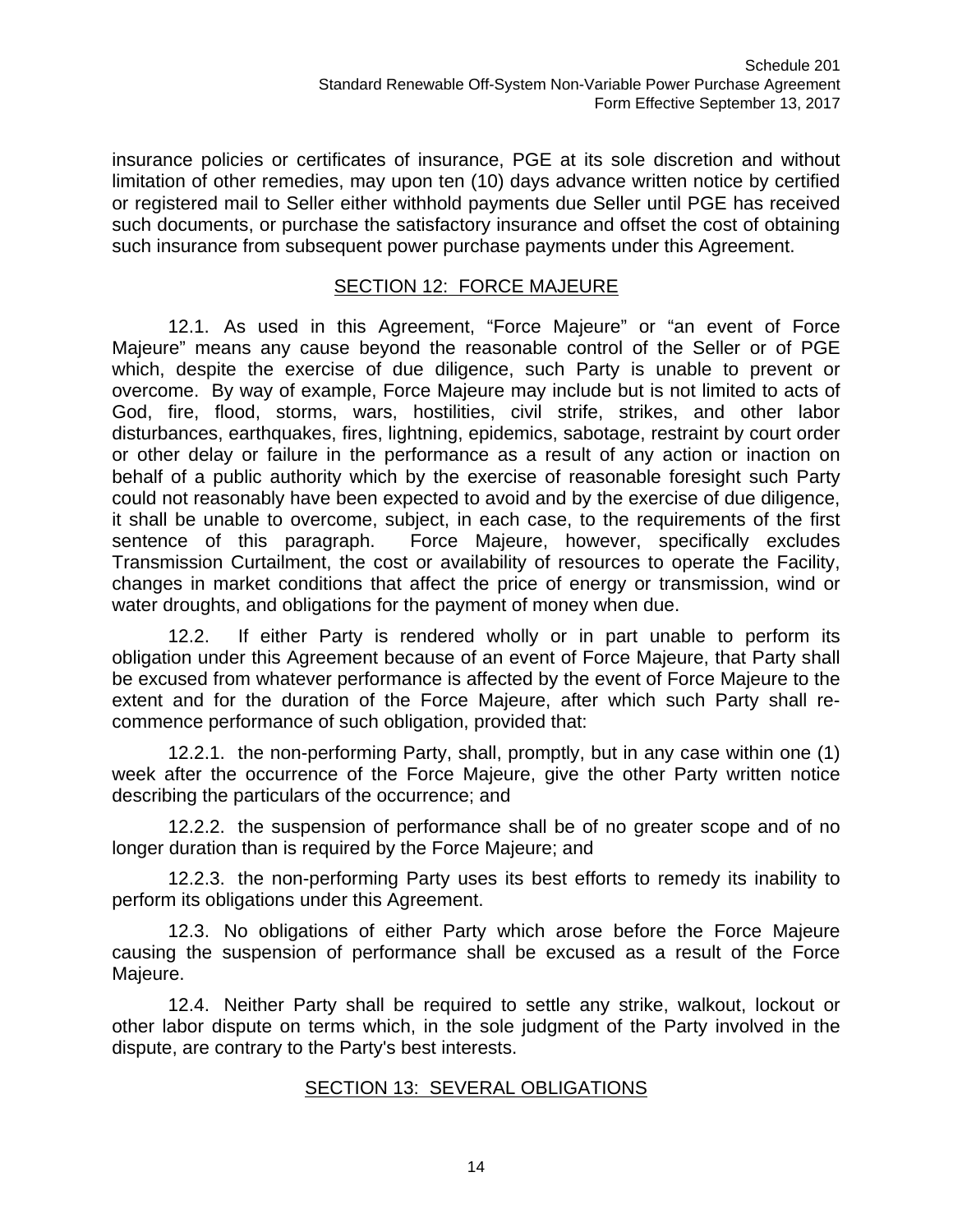Nothing contained in this Agreement shall ever be construed to create an association, trust, partnership or joint venture or to impose a trust or partnership duty, obligation or liability between the Parties. If Seller includes two or more parties, each such party shall be jointly and severally liable for Seller's obligations under this Agreement.

## SECTION 14: CHOICE OF LAW

This Agreement shall be interpreted and enforced in accordance with the laws of the state of Oregon, excluding any choice of law rules which may direct the application of the laws of another jurisdiction.

## SECTION 15: PARTIAL INVALIDITY AND PURPA REPEAL

It is not the intention of the Parties to violate any laws governing the subject matter of this Agreement. If any of the terms of the Agreement are finally held or determined to be invalid, illegal or void as being contrary to any applicable law or public policy, all other terms of the Agreement shall remain in effect. If any terms are finally held or determined to be invalid, illegal or void, the Parties shall enter into negotiations concerning the terms affected by such decision for the purpose of achieving conformity with requirements of any applicable law and the intent of the Parties to this Agreement.

In the event the Public Utility Regulatory Policies Act (PURPA) is repealed, this Agreement shall not terminate prior to the Termination Date, unless such termination is mandated by state of federal law.

# SECTION 16: WAIVER

Any waiver at any time by either Party of its rights with respect to a default under this Agreement or with respect to any other matters arising in connection with this Agreement must be in writing, and such waiver shall not be deemed a waiver with respect to any subsequent default or other matter.

## SECTION 17: GOVERNMENTAL JURISDICTION AND AUTHORIZATIONS

This Agreement is subject to the jurisdiction of those governmental agencies having control over either Party or this Agreement. Seller shall at all times maintain in effect all local, state and federal licenses, permits and other approvals as then may be required by law for the construction, operation and maintenance of the Facility, and shall provide upon request copies of the same to PGE.

## SECTION 18: SUCCESSORS AND ASSIGNS

This Agreement and all of the terms hereof shall be binding upon and inure to the benefit of the respective successors and assigns of the Parties. No assignment hereof by either Party shall become effective without the written consent of the other Party being first obtained and such consent shall not be unreasonably withheld. Notwithstanding the foregoing, either Party may assign this Agreement without the other Party's consent as part of (a) a sale of all or substantially all of the assigning Party's assets, or (b) a merger, consolidation or other reorganization of the assigning Party.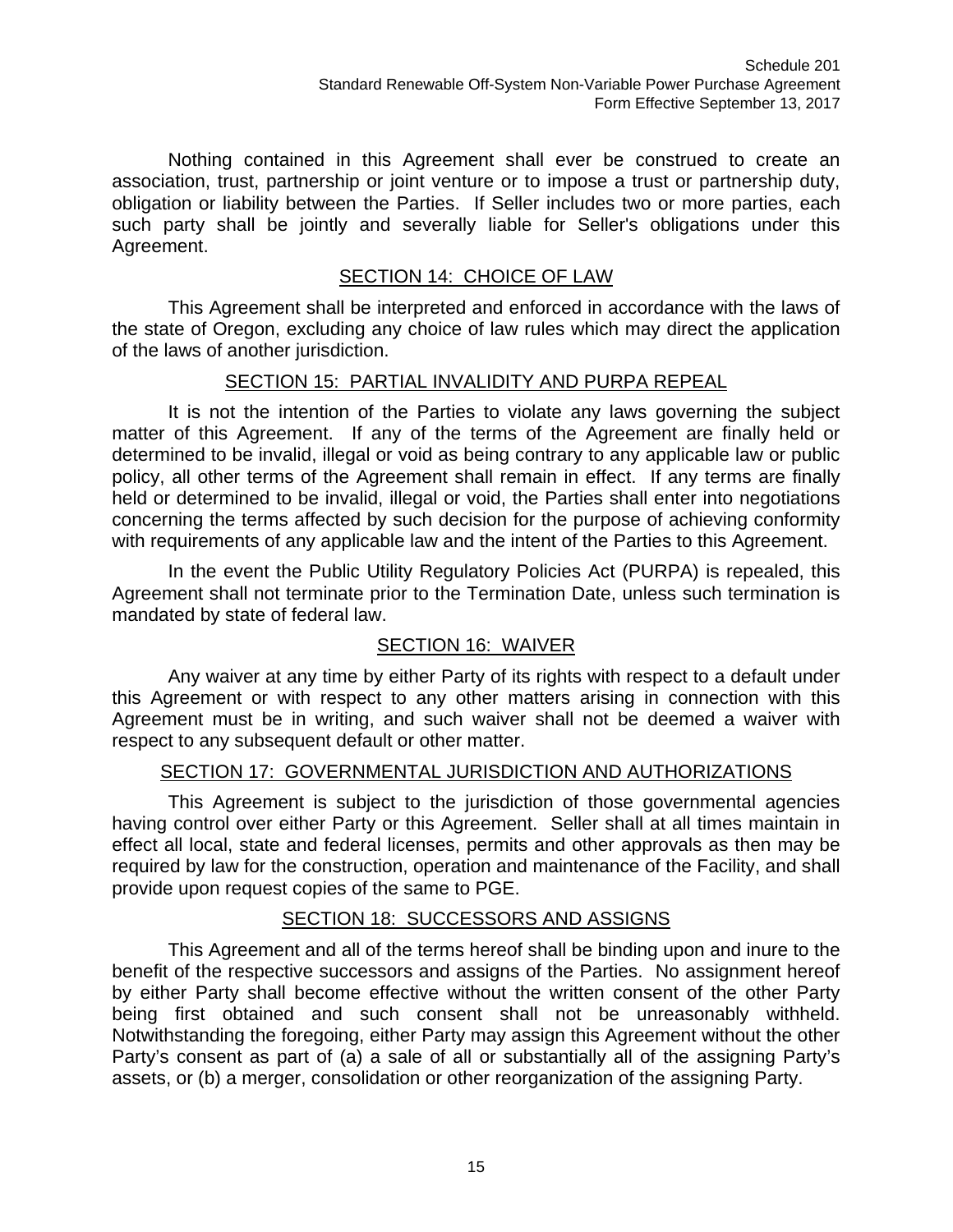## SECTION 19: ENTIRE AGREEMENT

19.1. This Agreement supersedes all prior agreements, proposals, representations, negotiations, discussions or letters, whether oral or in writing, regarding PGE's purchase of Net Output from the Facility. No modification of this Agreement shall be effective unless it is in writing and signed by both Parties.

19.2. By executing this Agreement, Seller releases PGE from any third party claims related to the Facility, known or unknown, which may have arisen prior to the Effective Date.

## SECTION 20: NOTICES

20.1. All notices except as otherwise provided in this Agreement shall be in writing, shall be directed as follows and shall be considered delivered if delivered in person or when deposited in the U.S. Mail, postage prepaid by certified or registered mail and return receipt requested:

| To Seller:      |                                                                                                         |  |
|-----------------|---------------------------------------------------------------------------------------------------------|--|
| with a copy to: |                                                                                                         |  |
| To PGE:         | <b>Contracts Manager</b><br>QF Contracts, 3WTC0306<br>PGE - 121 SW Salmon St.<br>Portland, Oregon 97204 |  |

20.2. The Parties may change the person to whom such notices are addressed, or their addresses, by providing written notices thereof in accordance with this Section 20.

 $111$ 

 $111$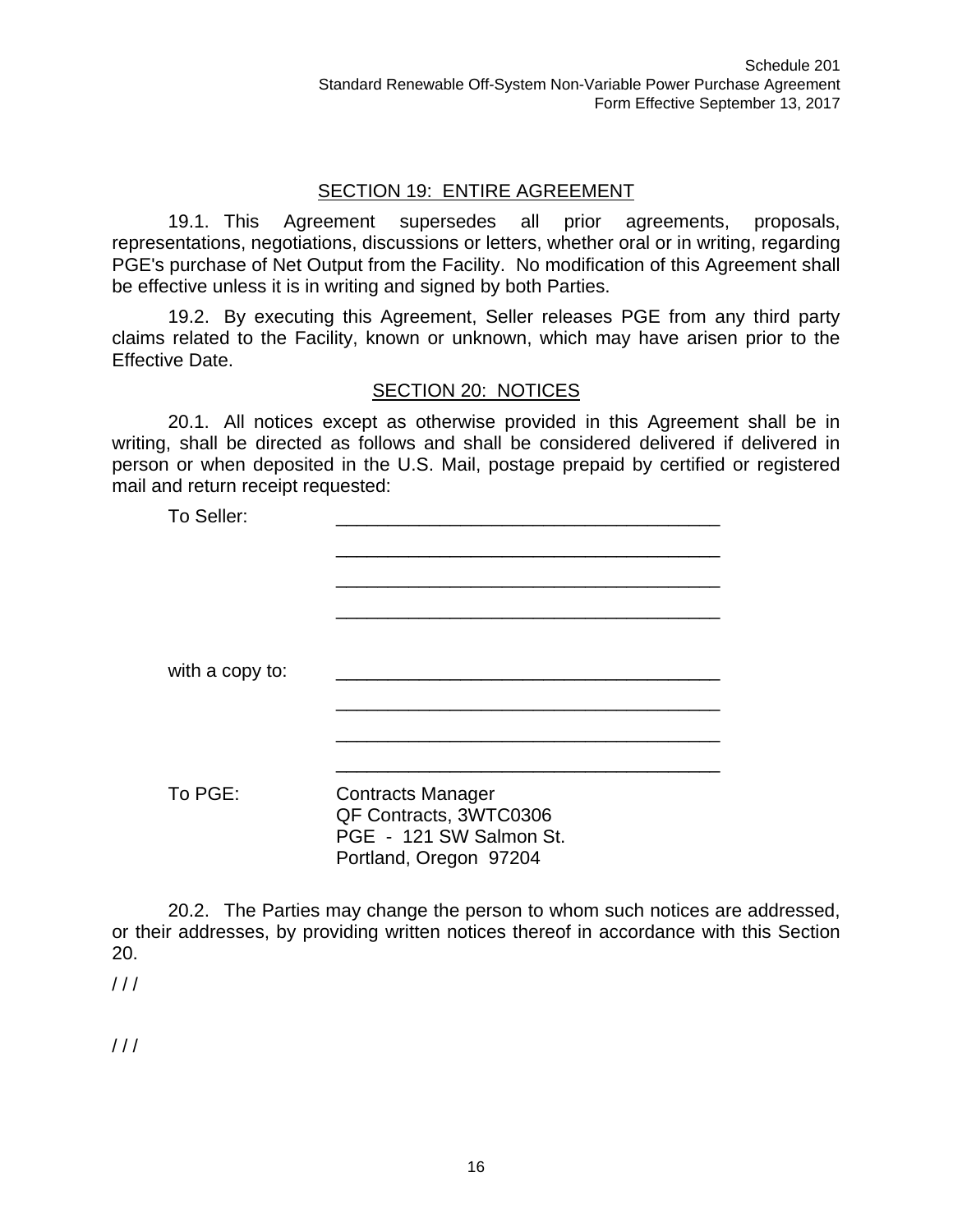IN WITNESS WHEREOF, the Parties hereto have caused this Agreement to be executed in their respective names as of the Effective Date.

PGE

| By:    |  |  |  |
|--------|--|--|--|
| Name:  |  |  |  |
| Title: |  |  |  |
| Date:  |  |  |  |

(Name Seller)

| By:    |  |  |  |
|--------|--|--|--|
| Name:  |  |  |  |
| Title: |  |  |  |
| Date:  |  |  |  |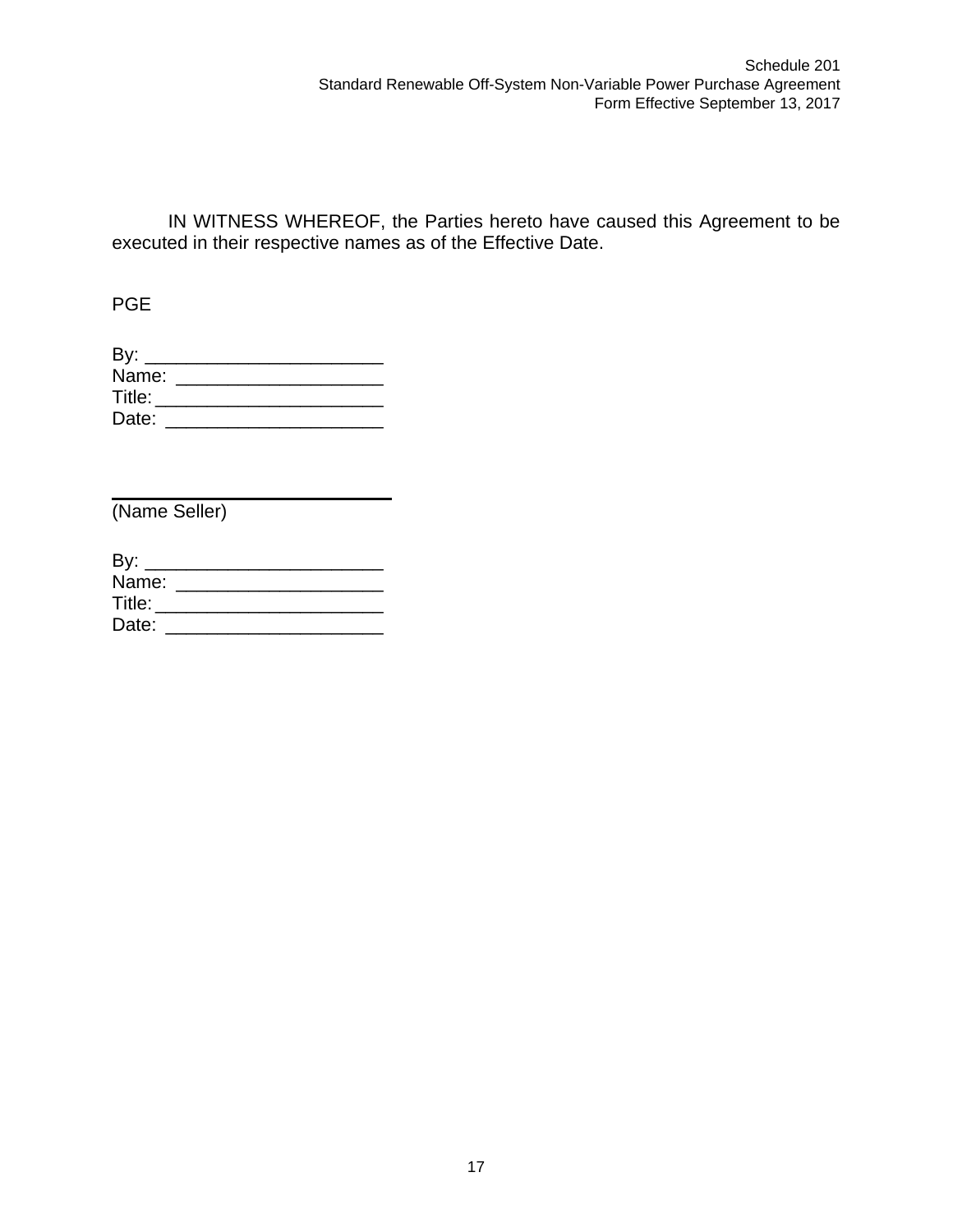#### EXHIBIT A MINIMUM NET OUTPUT

In this Exhibit, Seller may designate an alternative Minimum Net Output to seventy-five (75%) percent of annual average Net Output specified in Section 3.1.9 of the Agreement ("Alternative Minimum Amount"). Such Alternative Minimum Amount, if provided, shall exceed zero, and shall be established in accordance with Prudent Electrical Practices and documentation supporting such a determination shall be provided to PGE upon execution of the Agreement. Such documentation shall be commercially reasonable, and may include, but is not limited to, documents used in financing the project, and data on output of similar projects operated by seller, PGE or others.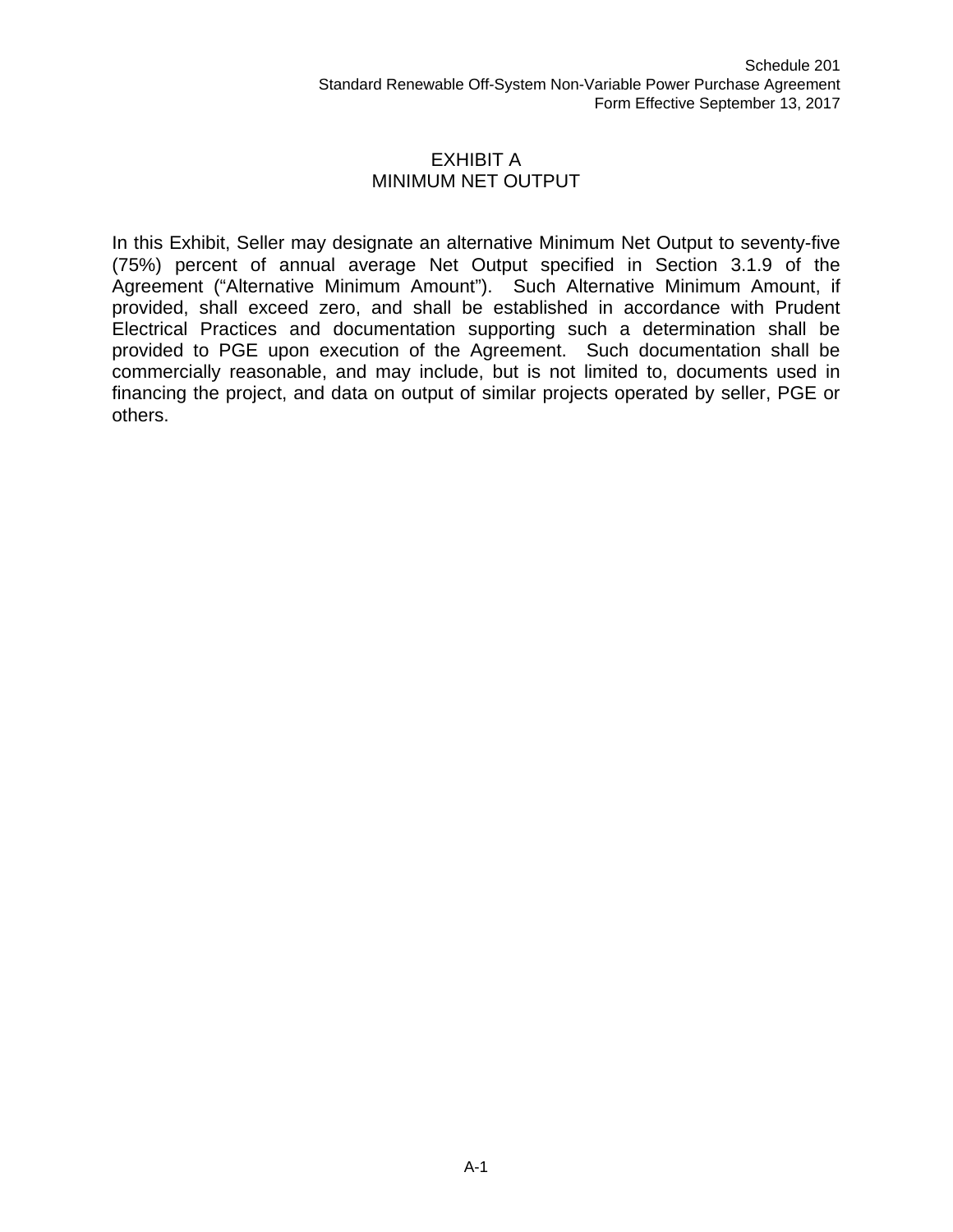# EXHIBIT B DESCRIPTION OF SELLER'S FACILITY

# **[Seller to Complete]**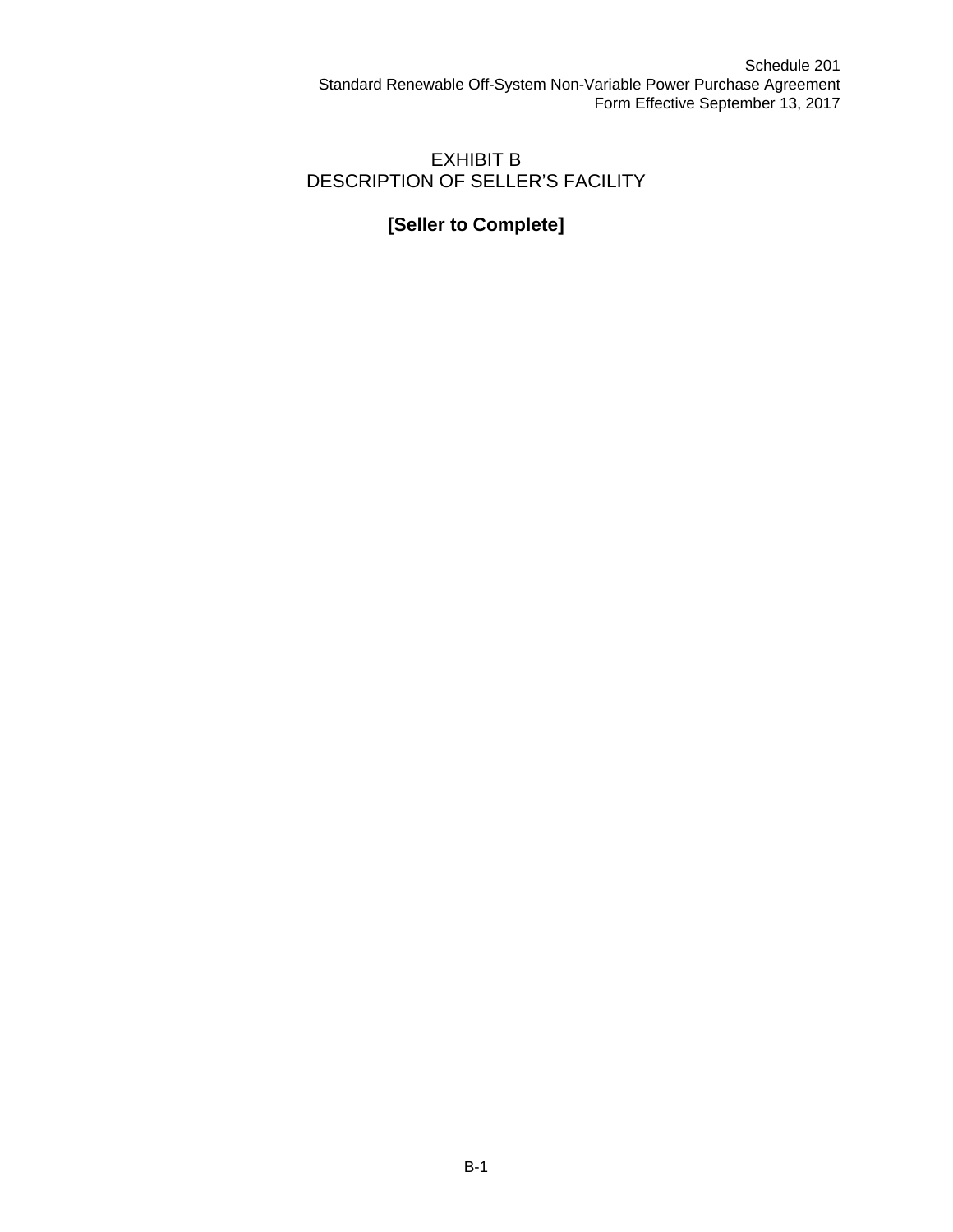## EXHIBIT C REQUIRED FACILITY DOCUMENTS

# **[Seller list all permits and authorizations required for this project]**

Sellers Generation Interconnection Agreement with interconnecting utility

Firm Transmission Agreement between Seller and Transmission Provider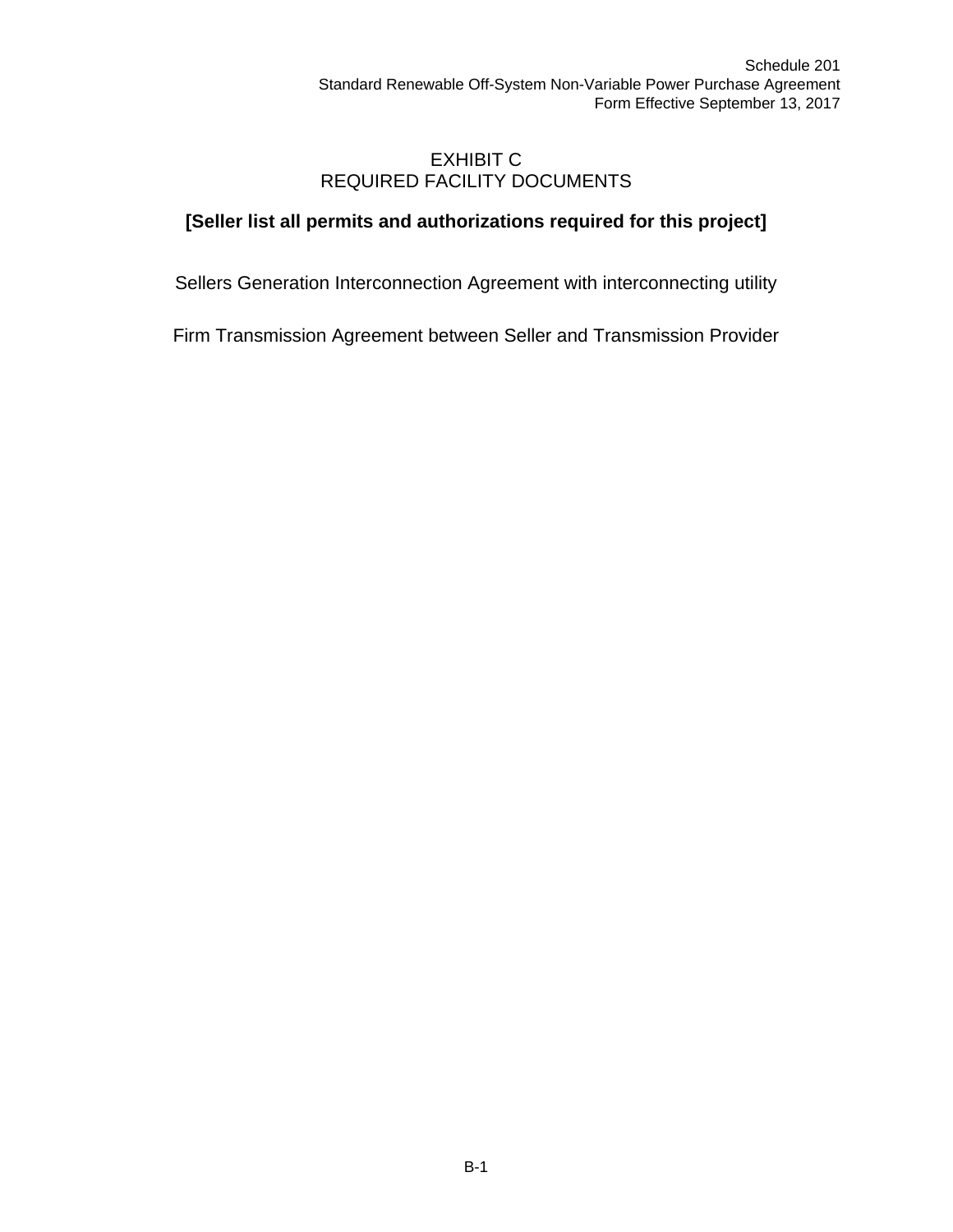## EXHIBIT D START-UP TESTING

# **[Seller identify appropriate tests]**

Required factory testing includes such checks and tests necessary to determine that the equipment systems and subsystems have been properly manufactured and installed, function properly, and are in a condition to permit safe and efficient start-up of the Facility, which may include but are not limited to (as applicable):

- 1. Pressure tests of all steam system equipment;
- 2. Calibration of all pressure, level, flow, temperature and monitoring instruments;
- 3. Operating tests of all valves, operators, motor starters and motor;
- 4. Alarms, signals, and fail-safe or system shutdown control tests;
- 5. Insulation resistance and point-to-point continuity tests;
- 6. Bench tests of all protective devices;
- 7. Tests required by manufacturer of equipment; and
- 8. Complete pre-parallel checks with PGE.

Required start-up test are those checks and tests necessary to determine that all features and equipment, systems, and subsystems have been properly designed, manufactured, installed and adjusted, function properly, and are capable of operating simultaneously in such condition that the Facility is capable of continuous delivery into PGE's electrical system, which may include but are not limited to (as applicable):

- 1. Turbine/generator mechanical runs including shaft, vibration, and bearing temperature measurements;
- 2. Running tests to establish tolerances and inspections for final adjustment of bearings, shaft run-outs;
- 3. Brake tests;
- 4. Energization of transformers;
- 5. Synchronizing tests (manual and auto);
- 6. Stator windings dielectric test;
- 7. Armature and field windings resistance tests;
- 8. Load rejection tests in incremental stages from 5, 25, 50, 75 and 100 percent load;
- 9. Heat runs;
- 10. Tests required by manufacturer of equipment;
- 11. Excitation and voltage regulation operation tests;
- 12. Open circuit and short circuit; saturation tests;
- 13. Governor system steady state stability test;
- 14. Phase angle and magnitude of all PT and CT secondary voltages and currents to protective relays, indicating instruments and metering;
- 15. Auto stop/start sequence;
- 16. Level control system tests; and
- 17. Completion of all state and federal environmental testing requirements.